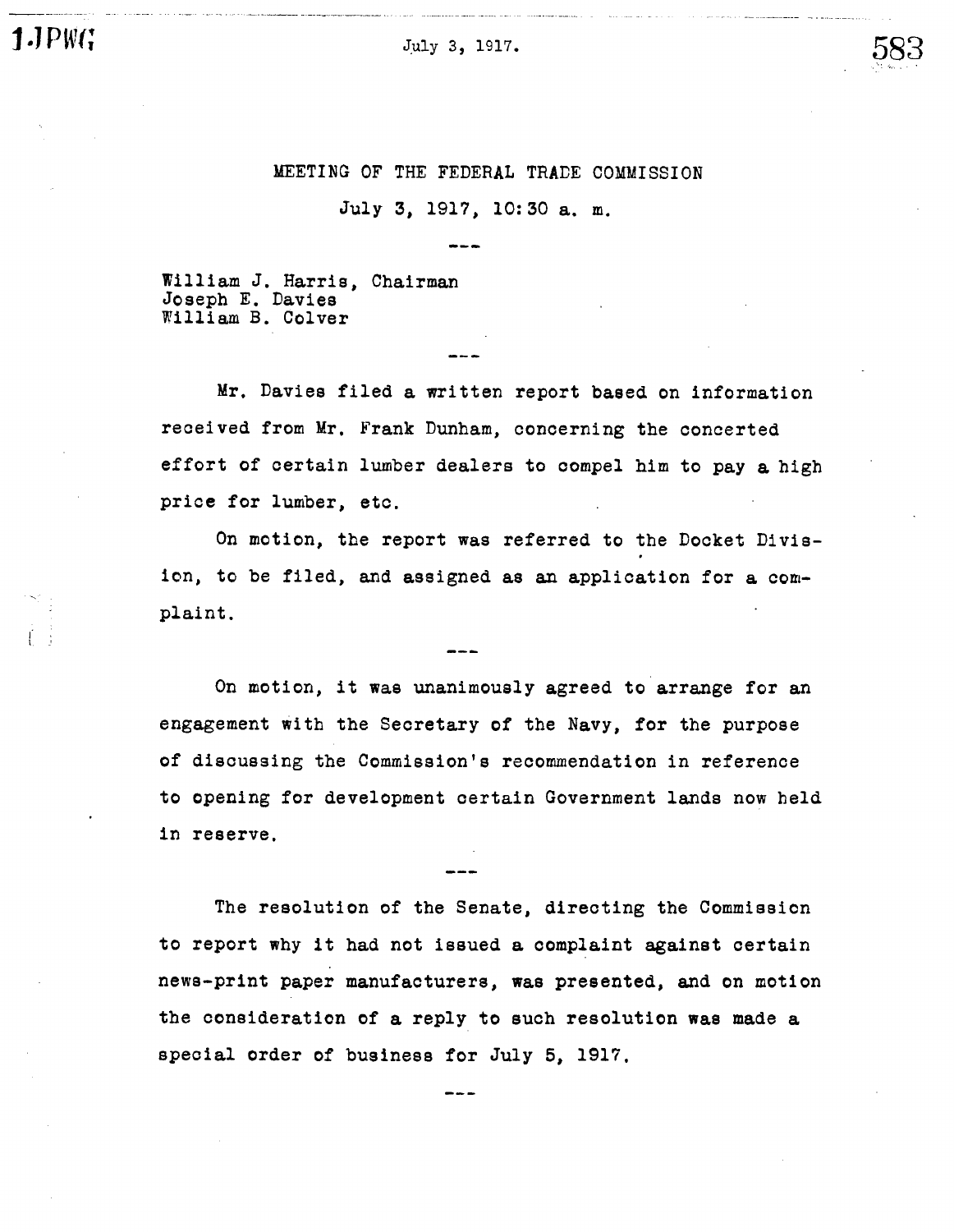July 3, 1917.

.1.-

1 -

. J

Messrs. Davies and Colver reported that they had called at the Department of Justice pursuant to an appointment with the Attorney General, and conferred with Mr. Todd, Assistant to the Attorney General, in the matter of the application for a complaint against certain news-print paper manufacturers; that inquiry was made as to whether or no a proceeding by the Federal Trade Commission at this time would embarrass the Department of Justice in the prosecution of the news-print manufacturers now under indictment; that Mr. Todd felt that he should consult the special counsel in charge of the case, and the Commissioners agreed to supply a memorandum, which Mr. Todd was to forward to the special counsel.

Mr. Colver reported that on the members of the Commission visited Secretary Baker and called his attention to the form of a resolution which had been passed the day before by a convention of coal operators, offered under the direction, or at least with the consent, of Chairman Peabody of the Coal Committee of the Council of National Defense. Mr. Baker was communicated with as the Chairman of the Council of National Defense, and was told that the Commission knew nothing of the resolution, which proposed that prioes be fixed by the coal operators; that it had agreed to no such procedure, and that it would agree to no such thing.

Mr. Fort, acting as representative of the Commission,

584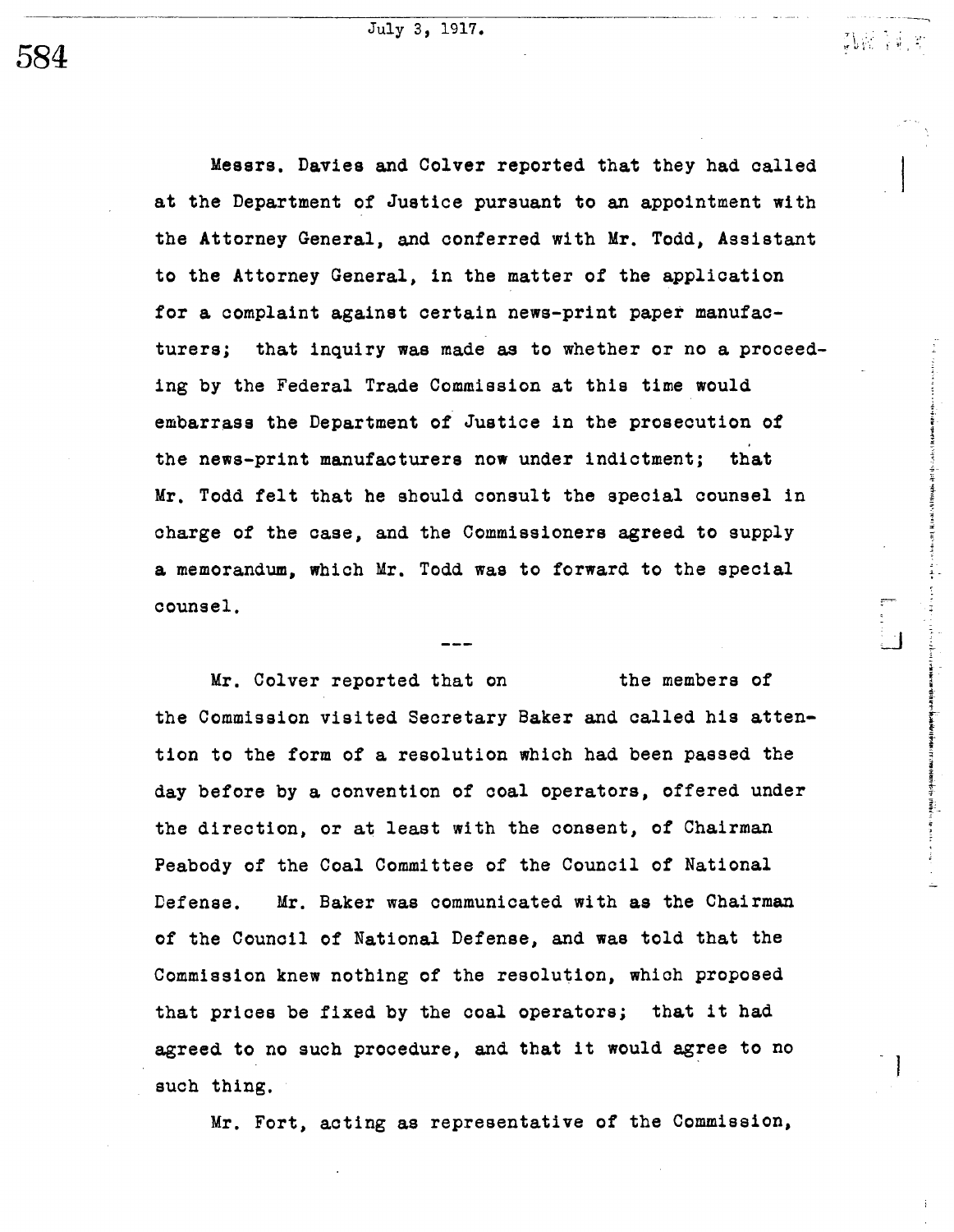u- - ..u\_.\_--..

 $PWT_1$   $July 3, 1917.$   $585$ 

called the matter to the attention of the Attorney General, with the result that the Attorney General directed a letter to the coal operators stating his objections to their pricefixing activi ties.

On motion of Mr. Davies, Mr. Colver was directed to go to New York with Dr. Walker, to meet with representatives of the United States Steel Corporation.

The invitation of Secretary Redfield, dated June 29, 1917, for a representative of this Commission to attend the Departmental cost conference to be held at 10 a. m., July 5th, was presented, and on motion the Secretary was directed to attend such conference.

Thereupon, at the hour of  $1:30$  p.m., the Commission adjourned to meet Thursday, July 5, 1917, at 10:30 a.m.

Chairman

Attest:

Secretary.

July 4, 1917. No meeting held.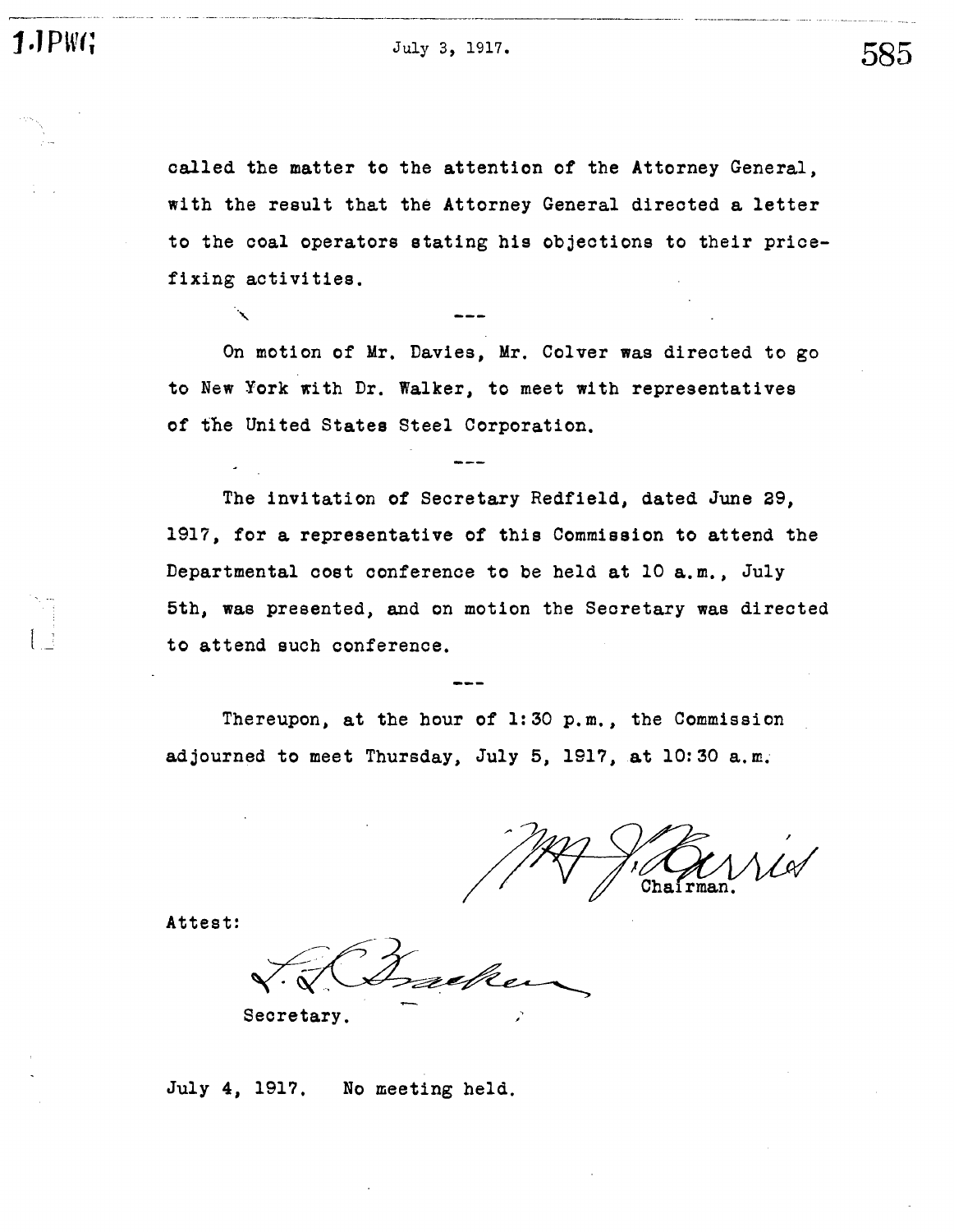July 5, 1917.

MEETING OF THE FEDERAL TRADE COMMISSION

 $\mathcal{M} \subset \mathcal{M}$ 

うまます ときさげる じか ブライド エンチス きつき おおとこ ありり

 $\frac{1}{12}$  . The contrast of the state of the contrast of the state of the contrast of the contrast of the state of the state of the state of the state of the state of the state of the state of the state of the state of t

 $\left| \cdot \right|$ 

- J

July 5, 1917, 11:30 a. m.

William J. Harris, Chairman Joseph E. Davies John F. Fort

(Mr. Colver in New York City on official business.

Mr. Fort reported that in the absence of the other Commissioners he had sent a letter to the President transmitting copy of report by Dr. Walker in reference to the exportations of cotton to Germany and her allies. Mr. Fort at the same time presented a reply to his letter from the President bearing date of July 2d. The aotion in transmitting the report was approved. The reply of the President was received and ordered filed. (File 8885-1.)

On motion of Mr. Fort, the following resolution directing the issuance of a complaint of the Commission vs. The Curtis Publishing Company was adopted:

WHEREA&, The Federal Trade COMmission has reason to believe that the above-named respondent has violated and is violating, the provisions of Section 5 of the Federal Trade Commission Act and of Section 3 of the Clayton Aot; therefore be it

RESOLVED, That the Commission issue and serve upon said respondent its complaint, stating its charges in that respect in substantially the form hereunto annexed; and be it

FURTHER RESOLVED, That notice be given to said respondent, as required' by law, that the charges of said complaint will be heard by the Commission at its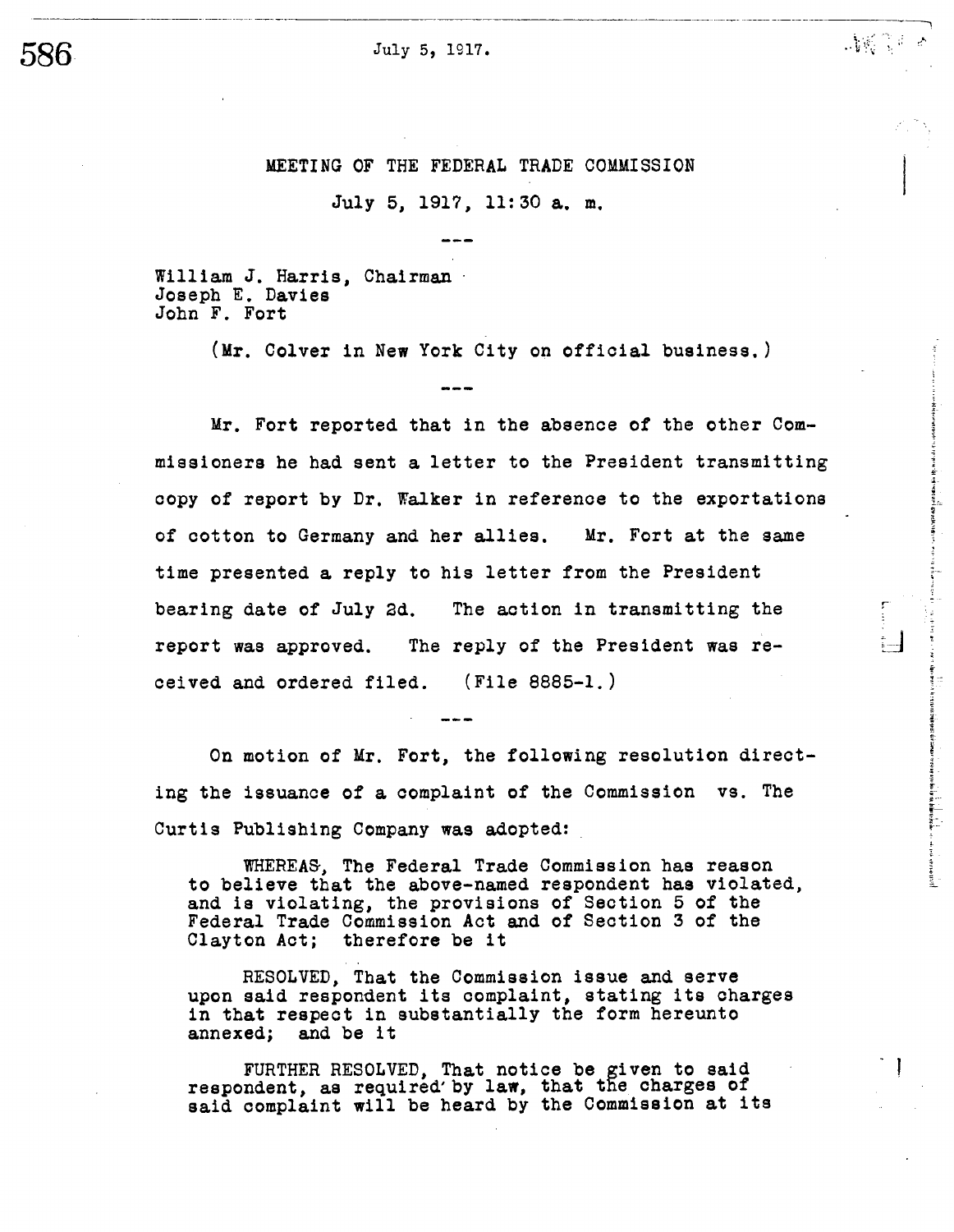L -

office in the Commerce Building, in the City of Wash-<br>ington, D. C., on the 23d day of August, A. D. 1917, at 10:30 o'clock in the forenoon of said day, or as soon thereafter as the same may be reached.

The request of the National Binding Machine Co. for six months' time in which to adjust its business in accordance with the orders of the Commission was recommended by Mr. Fort, and on motion such recommendation was adopted.

Mr. Davies reported that Mr. Colver and himself had conferred with Mr. Todd, Assistant to the Attorney General. regarding matters in connection with the News Print Paper report, and the Reed resolution adopted by the United States Senate (Senate Resolution No. 95); and also in re the application of The Rowe Calk Co. for issuance of a complaint against The Lamson Co. (File 1-225.

The matter of calling before the Commission the retail coal dealers of the District of Columbia was called up by Mr. Davies, and on motion same was made the special order of business for tomorrow morning.

Messrs. Robertson and Haney were called into the room and reported with reference to the present status of the several investigations directed by the President.

The matter of the reply to the Senate Resolution asking why the Commission had not issued complaints against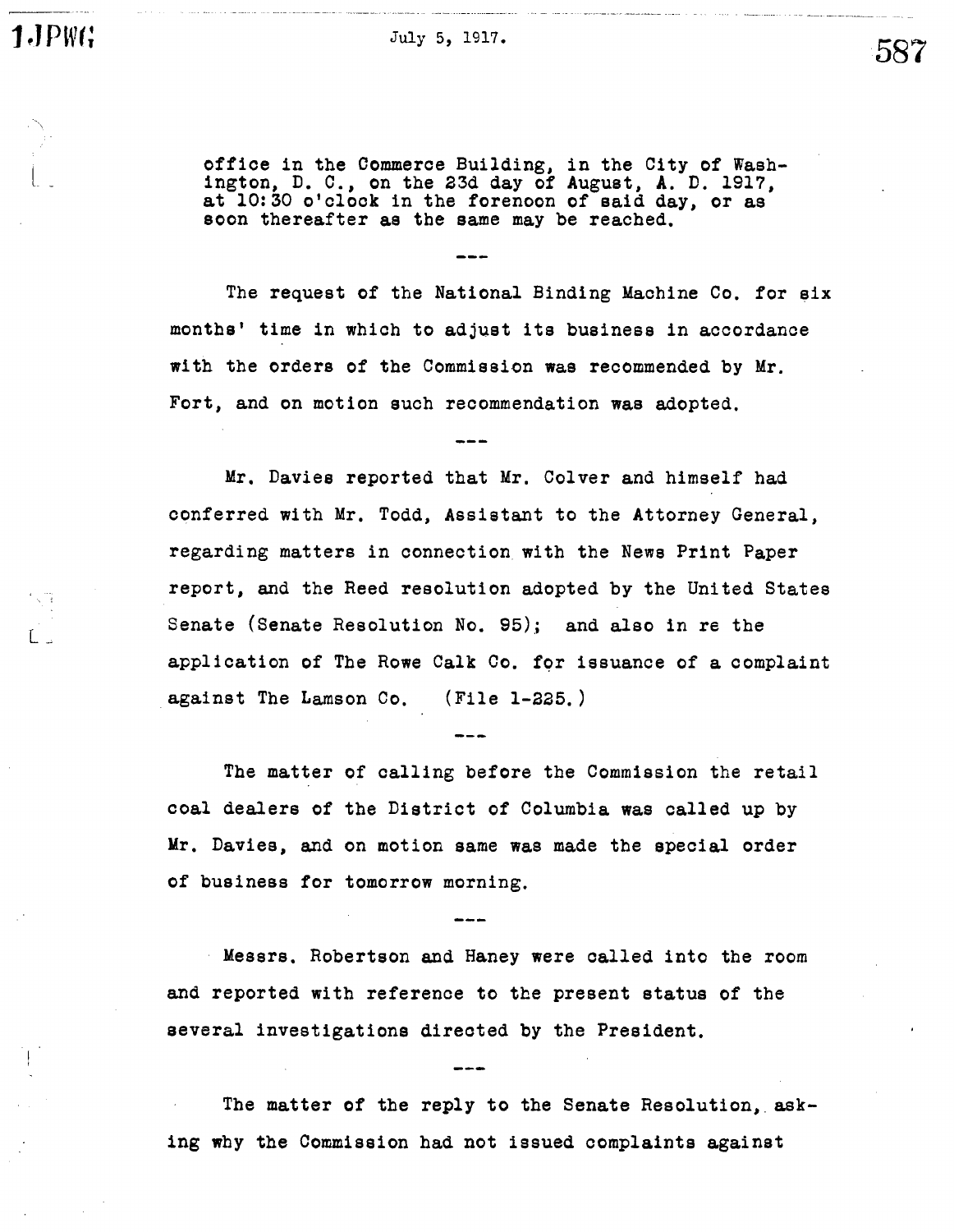

 $588$  July 5, 1917.

certain news-print paper manufacturers, which was to have been the special order of business for today (July 5th), was laid on the table until July 6th.

Thereupon, at the hour of  $1:00$  p.m., the Commission adjourned to meet Friday, July 6, 1917, at 10:30 a.m.

If-'

i,.

- J

Attest:

Secretary.

MEETING OF THE FEDERAL TRADE COMMISSION

July 6, 1917, 10:30 a. m.

William J. Harris, Chairman Joseph E. Davies William B. Colver John F. Fort

The minutes of the previous meeting were read and approved.

Mr. Colver and Dr. Walker reported in regard to their conference in New York City with Mr. James J. Farrell, President, United States Steel Corporation, and with Mr. A. C. Dinkey, Vice President, Midvale Steel & Ordnance Company, in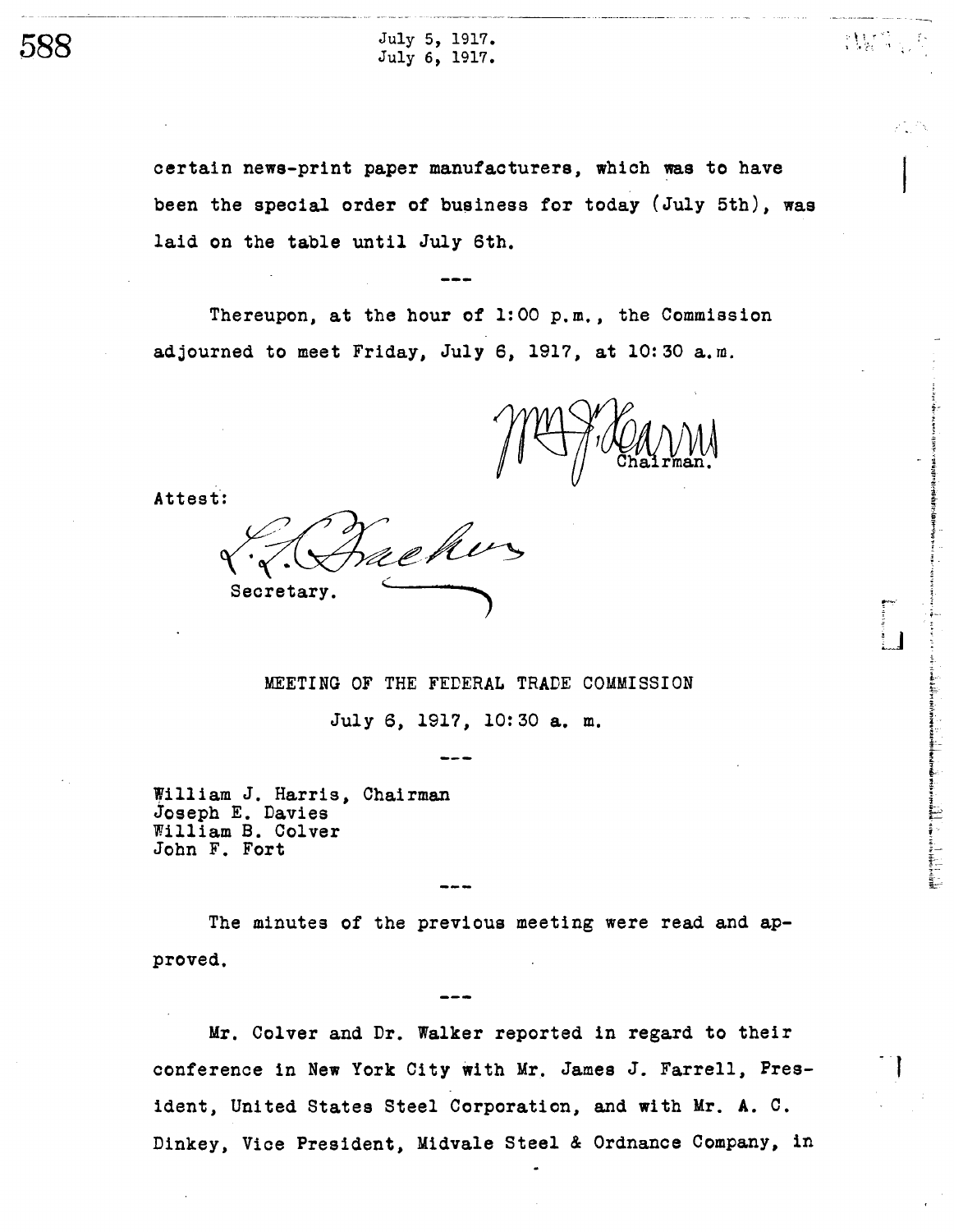$\text{1.} \text{PWT}$ 

Philadelphia, relative to the Commission's investigation into iron and steel. (See stenographic report, File 8910.)

589

The Secretary reported that he had endeavored to secure an engagement for the Commission with Secretary Daniels regarding the Commission's suggestions concerning the supply of fuel oil, etc., but had been unsuccessful.

The matter of the reply to Senate Resolution No. 95 was discussed at length.

At 2 o'clock p.m. a recess was taken until 3:30 o'clock p. m.

William J. Harris, Chairman Joseph E. Davies William B. Colver John F. Fort

The Commission reassembled at 3:30 o'clock p.m.

The Commission considered a draft of a memorandum to be transmi tted to the Attorney General of the United States asking whether or not the filing of a complaint on the part of the Commission against certain news-print paper manufacturers would embarrass the Department of Justice in the prosecution of the criminal proceedings now pending in New York against such parties.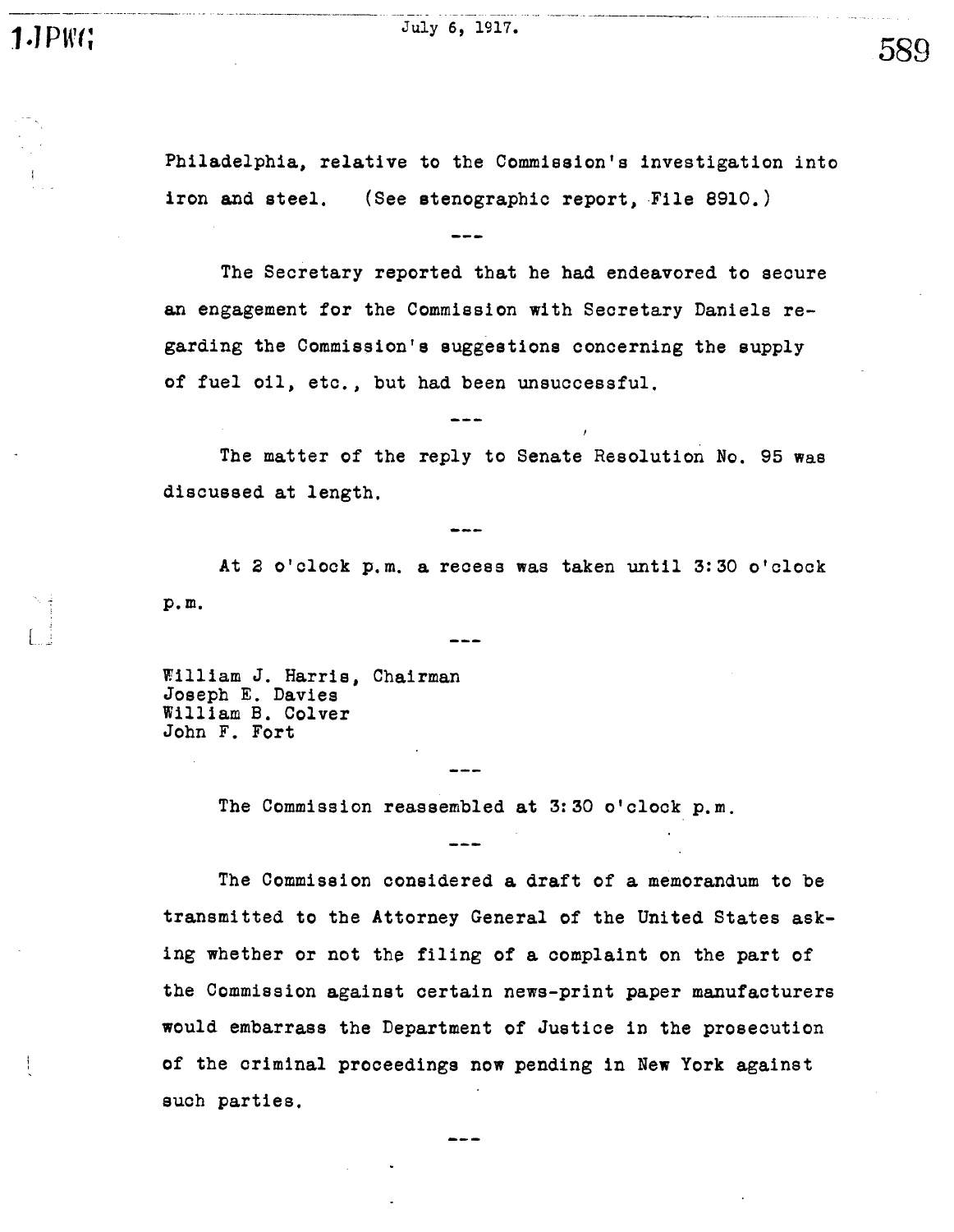July 6, 1917. July 7, 1917.

The reply to the Reed resolution was called up and discussed at length, with the understanding that consideration of such matter would be continued at the meeting to be held at 10:00 o'clock tomorrow morning.

Thereupon, at the hour of  $4:30$  p.m., the Commission adjourned to meet Saturday, July 7, 1917, at 10:00 a.m.

- \_,no

r i:

Attest:

Secretary.

MEETING OF THE FEDERAL TRADE COMMISSION

July 7, 1917, 10:00 a. m.

William J. Harris, Chairman Joseph E. Davies William B. Colver John F. Fort

The draft of the memorandum to be sent to the Attorney General in re the application of Mr. Frank P. Walsh for the issuance of a complaint against certain news-print paper manufacturers was further considered.

The reply to Senate Resolution No. 95 was further con-

590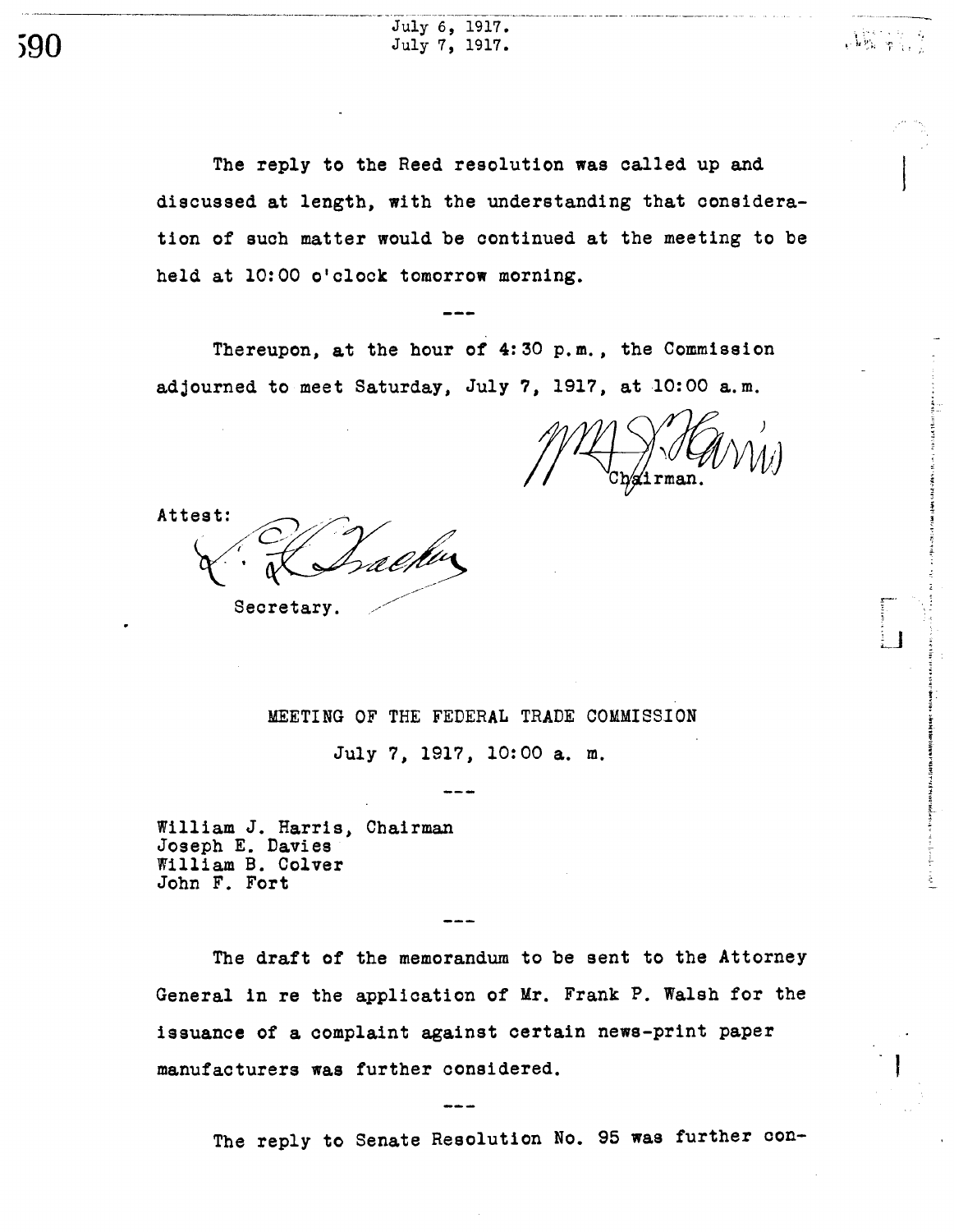l ,-

u\_-

July 9, 1917.

591

sidered by the Commission.

Thereupon, at the hour of 1:15 p.m., the Commission adjourned to meet Monday, July 9, 1917, at 10:30 a.m.

Chairman.

Attest:

che

Secretary.

July 8, 1917. Sunday.

## MEETING OF -THE FEDERAL TRADE COMMISSION

July 9, 1917, 10:30 a.m.

William J. Harris Joseph E. Davies William B. Colver John F. Fort **Chairman** 

The draft of the Commission's reply to Senate Resolution No. 95, relating to the news-print paper situation, was further considered and approved, and ordered sent to the President of the Senate.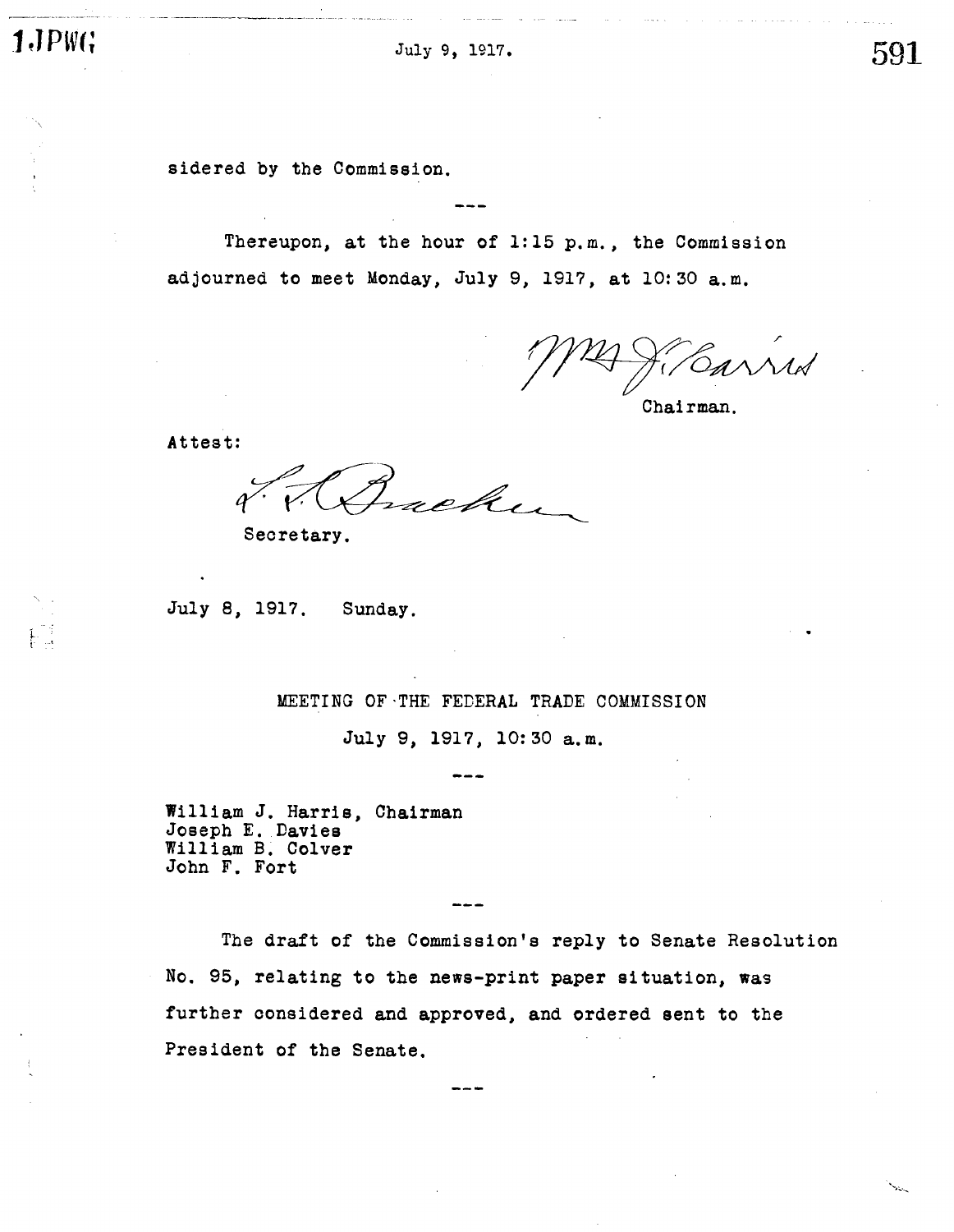Thereupon, at the hour of 12:30 p.m., the Commission adjourned to meet Tuesday, July 10, 1917, at 10:30 a.m.

Attest: Secretary.

July 10, 1917. (See page 593.).

MEETING OF THE FEDERAL TRADE COMMISSION

July 11, 1917, 10:30 a. m.

William J. Harris, Chairman Joseph E. Davies William B. Colver John F. Fort

The work of the Commission, especially that part directed by the President, was discussed, and it was unanimously agreed that every effort be made to expedite such work.

Messrs. M. Q. Macdonald and Charles S. Moore appeared before the Commission and reported orally in reference to the progress of the preliminary investigation into the alleged practice of certain paint and varnish manufacturers

**CONTRACT** 

. t

 $\sim$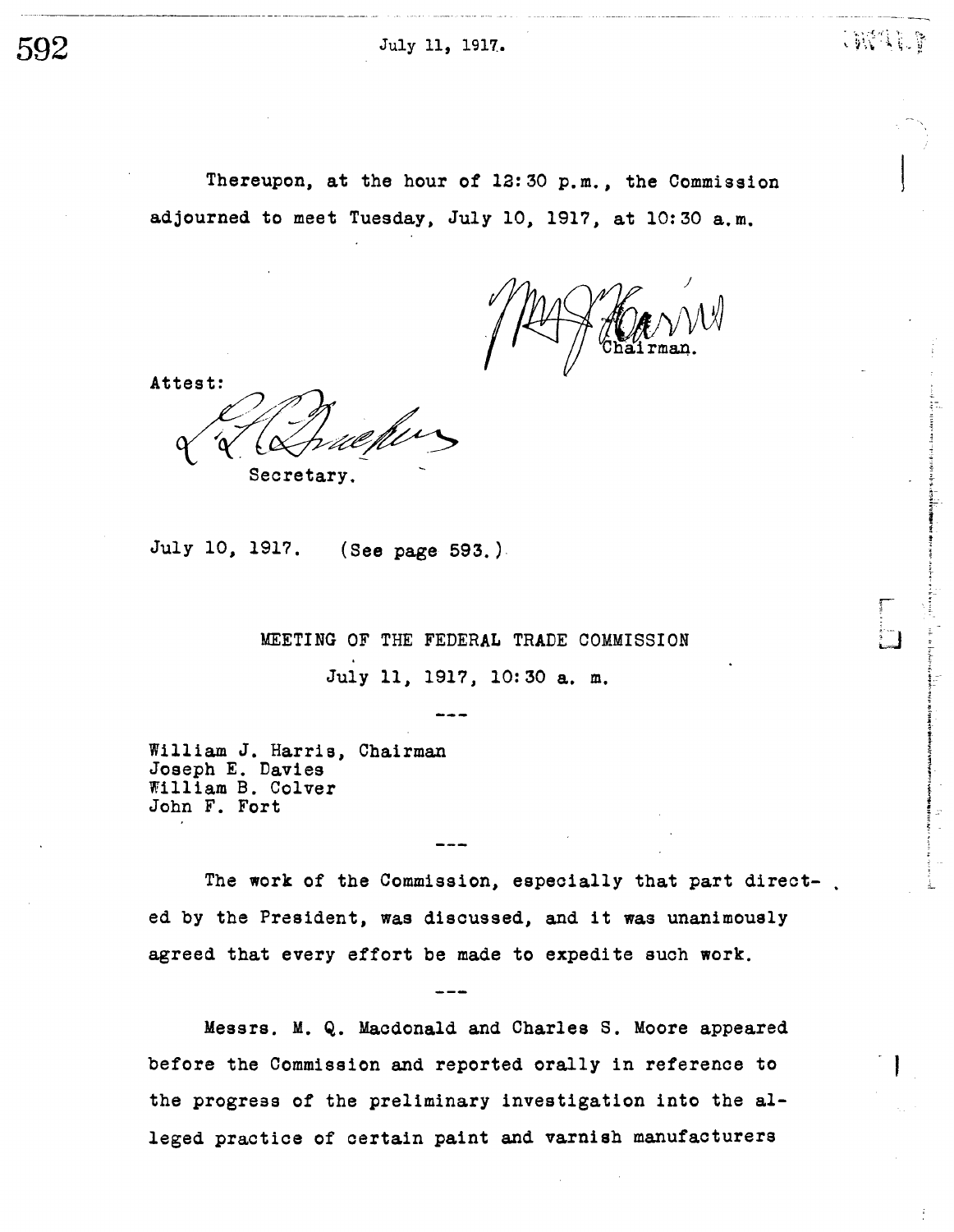\_,.n\_..- -..

 $\text{J}.\text{JPWG}$   $_{\text{July 11, 1917.}}$  $July 10, 1917.$   $593$ 

\_n - n\_.\_\_\_-

\_\_.n -

making payments to employees of concerns purchasing such goods.

After consideration it was agreed that such investigation should proceed, and that any evidence tending to show this practice employed in other industries should be fully developed.

Thereupon, at the hour of  $1:00$  p.m., the Commission adjourned to meet Thursday, July 12, 1917, at 10:30 a.m.

- --\_..n\_

Attest:

re hii Secretary.

#### MEETING OF THE FEDERAL TRADE COMMISSION

July 10, 1917, 10: 30 a. m.

William J. Harris, Chairman Joseph E. Davies William B. Colver John F. Fort

The minutes of the previous meeting were read and approved.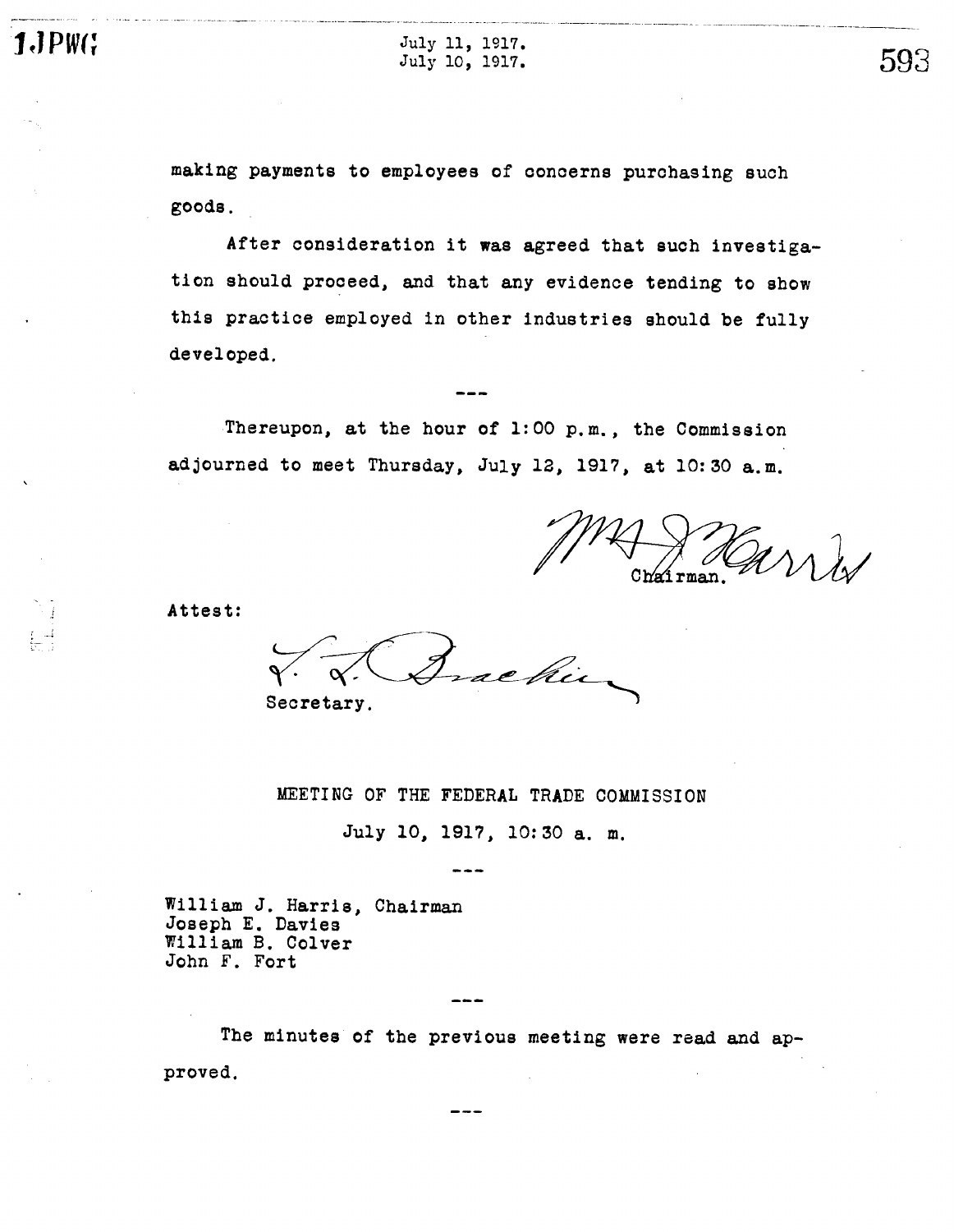$594$  July 10, 1917.

---\_.\_- \_\_n- -

Vi

;i..

- J

On motion of Mr. Davies, duly seconded and carried. the Secretary, in conjunction with the Advisory Economic Board, was directed to prepare a statement of the number of men employed in the special cost accounting work directed by the President; and also, the number of men necessary to complete the work so directed expeditiously; and further, to apportion the \$100,000 heretofore allotted to the Commission by the President out of the National Security and Defense Fund to each phase of the work so undertaken.

ORDERED, That the designation of Mr. Walter B. Wooden as Special Agent be changed to that of Examiner.

ORDERED, That the designation of Mr. Charles S. Moore be ohanged from Special Agent to that of Attorney-Examiner.

The report of Walter Y. Durand, Special Agent, concerning the present status of the anthracite coal investigation, and making suggestions for the future conduct thereof, was presented by the Secretary, and after discussion it was unanimously agreed that, if necessary to carry out the recommendations therein, Mr. Durand be reassigned to the bi tuminous coal investigation. (File 8755-6)

The following resolution, offered by Mr. Davies, was adopted:

RESOLVED, That a statement be prepared setting forth the facts and evidence alleged to obtain in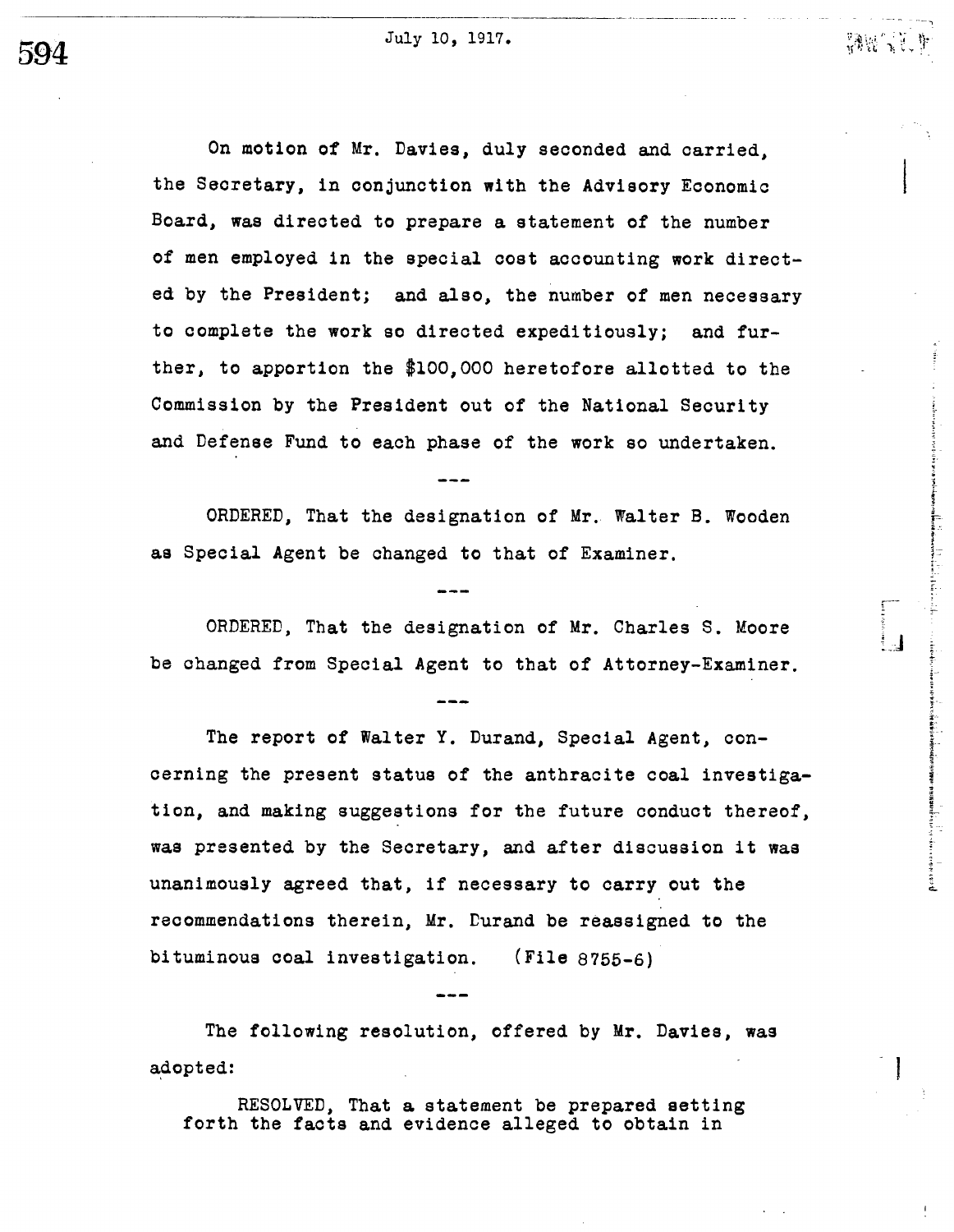$J_{\text{uly 10, 1917.}}$  595

the files of the Commission with reference to alleged favorable discrimination given to Mr. Peabody, of the coal committee of the Council of National Defense, by the railroad coal companies, and that the same be considered by the Commission; and that if warranted in the judgment of the Commission the same be sent to the President for his information.

The matter of finding the production costs of certain materials, as directed by the President, and the assignment of particular matters to individual Commissioners, was considered, and the following assignments agreed upon:

|    | Coal                                     |  | to           | Messrs. Fort and Colver. |             |  |  |  |
|----|------------------------------------------|--|--------------|--------------------------|-------------|--|--|--|
|    | Zinc<br>Copper<br>$\mathtt{lead}$        |  | $\mathbf{u}$ |                          | Mr. Colver. |  |  |  |
|    | Fuel oil<br>Gasoline<br>Lumber<br>Cement |  | $\mathbf{u}$ |                          | Mr. Harris. |  |  |  |
|    | Aluminum                                 |  | $\mathbf{u}$ |                          | Mr. Fort.   |  |  |  |
|    | Steel                                    |  | Ħ            |                          | Mr. Davies. |  |  |  |
| Ω. | Wire<br>rope                             |  | 11           |                          | Mr. Davies. |  |  |  |
|    |                                          |  |              |                          |             |  |  |  |

It was agreed that the several phases of the food investigation be assigned to individual Commissioners, in the following order:

Meat Packing, assigned to Mr. Davies.

Flour, assigned to Mr. Colver.

Canning and miscellaneous matters, assigned to Mr. Harris. Cold Storage, assigned to Mr. Fort.

And further, that the Advisory Economic Board, through the Secretary, assign members of the staff to the several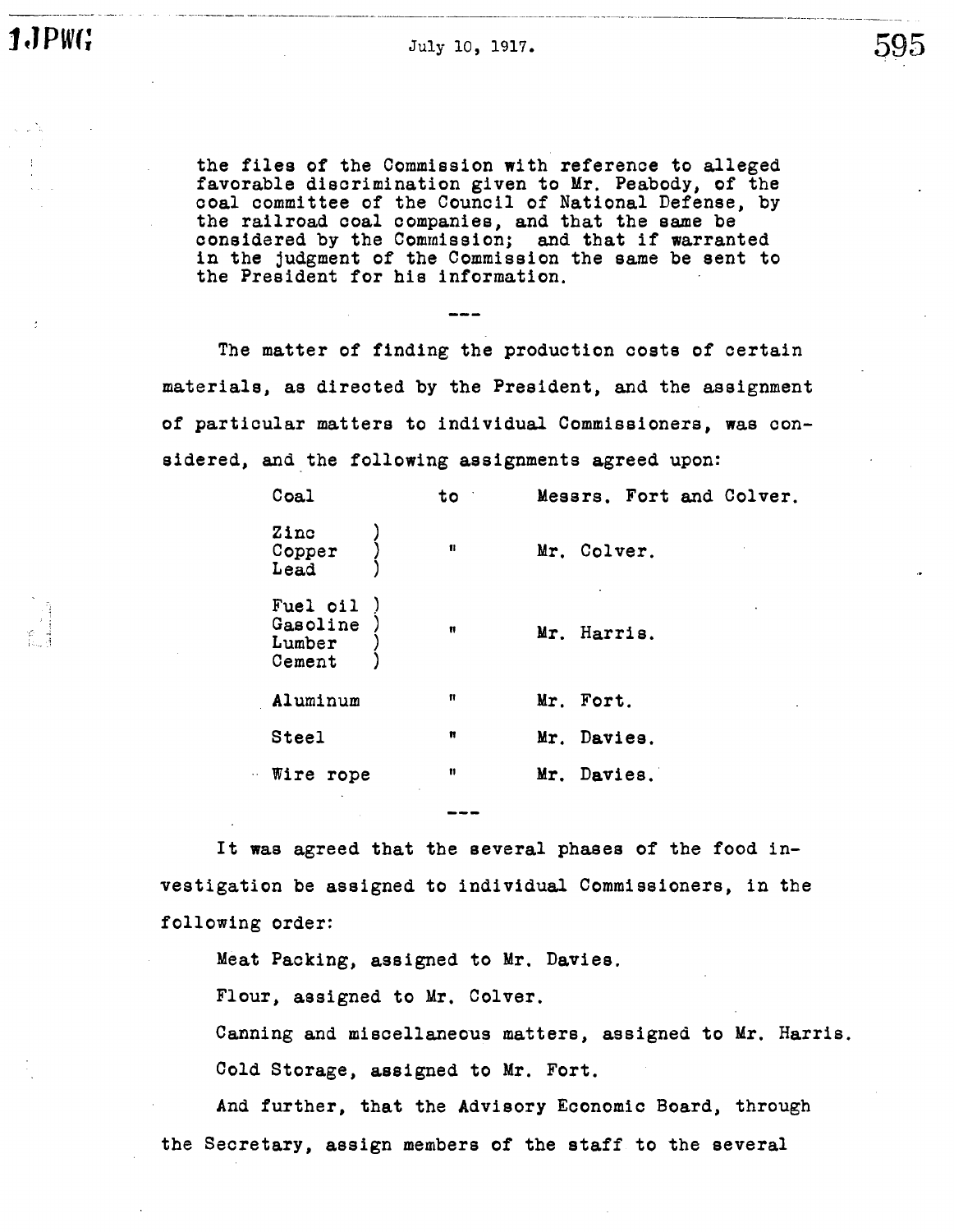July 10, 1917. ~~~~

596

 $\mathcal{X} \rightarrow \mathcal{X} \rightarrow \mathcal{X}$ 

- I

phases of such investigation, and to other investigations.

The following resolution, offered by Mr. Fort, was adopted:

WHEREAS, The Federal Trade Commission has not appointed a Chief Counsel; therefore be it

RESOLVED, That pending the appointment of a Chief Counsel, Assistant Counsel John Walsh act as, and perform the duties of, Chief Counsel of the Federal Trade Commission.

ORDERED, That the salary of Walter Y. Durand, Special Examiner, be increased from  $$3,000$  to  $$3,500$  per annum. the same to take effect July 1, 1917.

ORDERED, That Richard J. Clark, Clerk Class 2, be transferred from Clerk at \$1 400 to Examiner at a salary of \$1,800 per annum, the same to take effect July 1, 1917.

Thereupon, at the hour of  $1:00$  p.m., the Commission adjourned to meet Wednesday, July 11, 1917, at 10:30 a.m.

Attest:

Seoretary.

July 11, 1917. (See page 592.)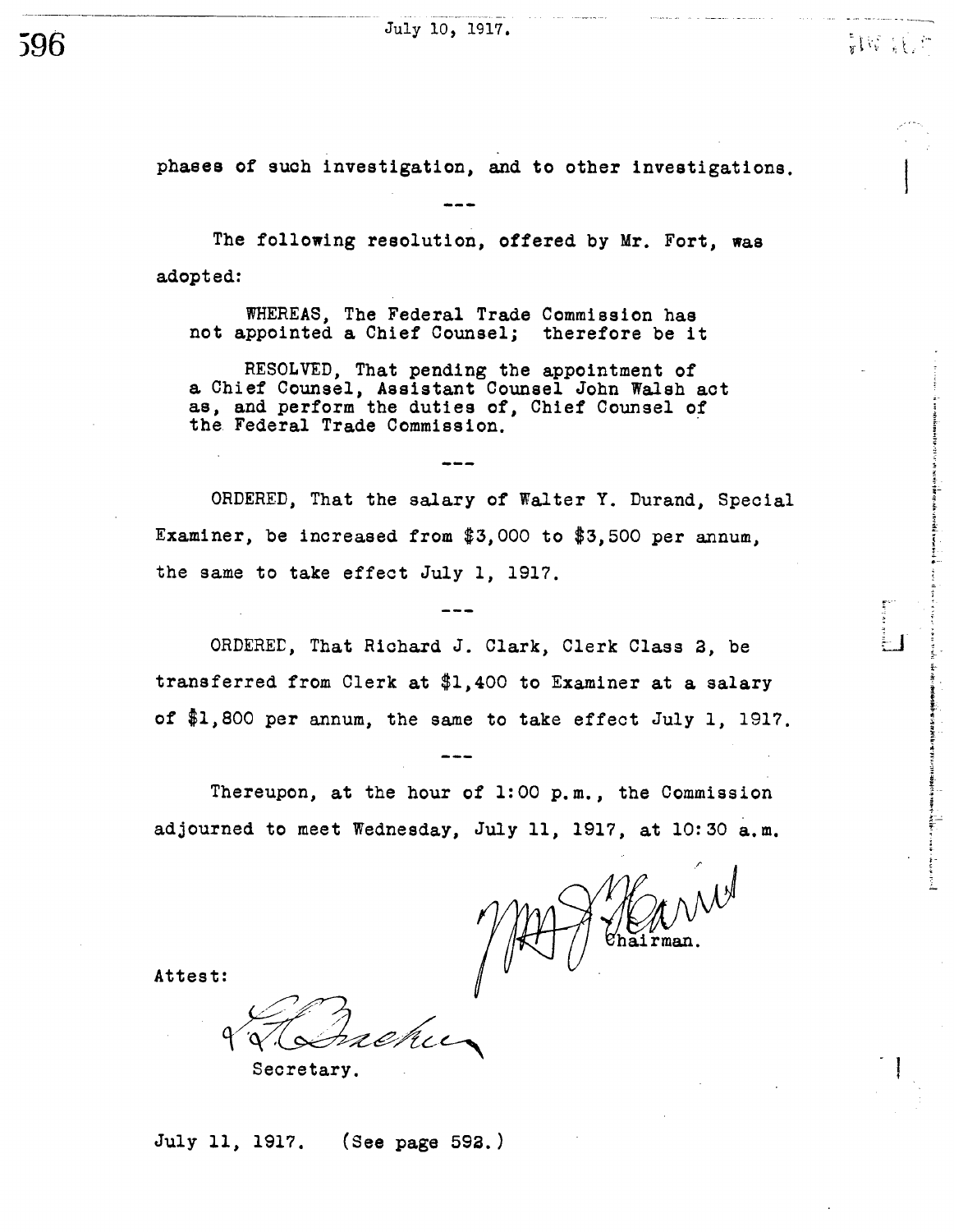$J.JPW(f)$   $July 12, 1917.$ 

,-.\_\_\_.n\_\_\_\_- --

 $J_{\text{uly 13, 1917.}}$   $597$ 

# MEETING OF THE FEDERAL TRADE COMMISSION

July 12, 1917, 11:00 a. m.

William J. Harris, Chairman Joseph E. Davies William B. Colver John F. Fort

The Commission met, and after discussing the work of the Commission adjourned at 11: 30 a. m. to attend a conference with Secretary Lane, of the Department of the Interior, in reference to certain phases of the coal situation.

Attest:

eken

Secretary.

MEETING OF THE FEDERAL TRADE COMMISSION

July 13, 1917, 10:30 a. m.

William J. Harris, Chairman Joseph E. Davies William B. Colver John F. Fort

The minutes of meetings of July 11th and 12th were read and approved.

u- --.--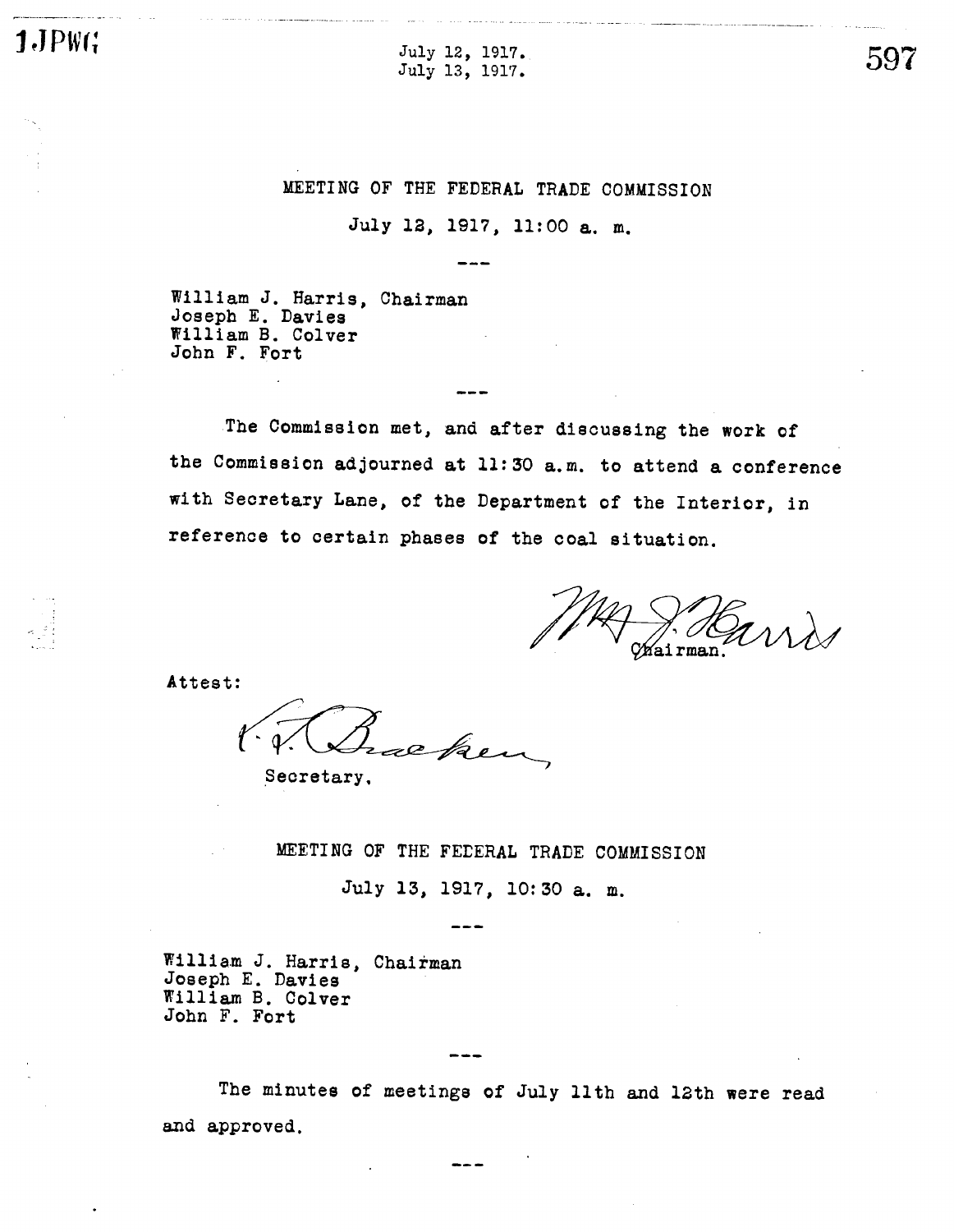July 13, 1917.

\_m - I ' . i  $\frac{1}{2}$  .  $\frac{1}{2}$  .  $\frac{1}{2}$ 

ままにある。 カラリエド・エンジニュー Air The Training Street Street Street Air Training Street Air Training Street Air Training

in an one of the construction of the construction of the state of the construction of the construction of the construction of the construction of the construction of the construction of the construction of the constructio

 $\overline{\phantom{a}}$ 

 $-$ 

\_n .-.- -0-

The following resolution, offered by Mr. Fort, was unanimously adopted:

RESOLVED, That the Secretary be directed to ad-<br>vise the Chief Clerk, or other proper person, to keep the accounts of moneys expended in connection with cost-fixing requested by the President, either house of Congress, any Cabinet officer, or Department of government, separate and distinct from all expenses connected with the Commission's regular funds, these items of expense or disbursement to be charged against the fund of \$100,000 allowed by executive order out of the President's emergency war fund on the day of the President's emergency war fund on the day<br>of June, 1917; and that the same rule be applied to all disbursements relating to the special appropriation for the investigation of the food problem under the clause in the Sundry Civil Bill 1917-1918, appropriating to this Commission for that purpose the sum of  $$250,000$ ; the object and purpose of this resolution being to avoid in any way intermixing<br>either of said special funds and the regular appropriations available for this Commission.

On motion of Mr. Davies, duly carried, the Secretary was ordered to have prepared an allotment of the Commission's lump-sum appropriation for the present fiscal year, by months, as required by law, and brought before the Commission for approval, in order that the same may be put into effeot during the present calendar month.

Mr. Colver presented the matter of the application of the Commission v. Book Paper Manufacturers' Bureau of Statistics, et al. (file  $1-403$ ), and stated that he considered the questions involved of great importance, and that he desired the cooperation of the entire Commission in handling such application.

Mr. Davies moved that Franois J. Heney be employed by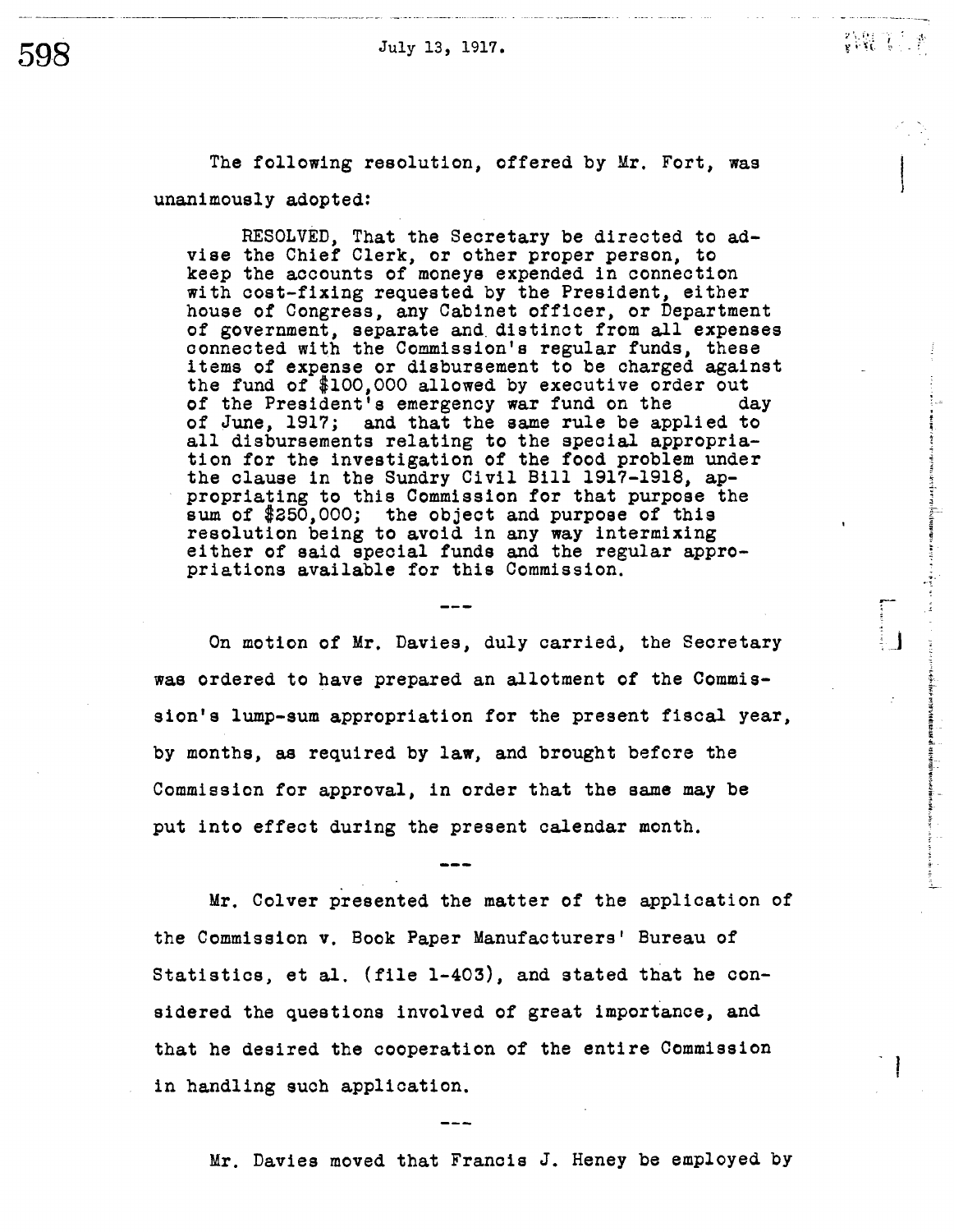i - ;

the Commission as Special Counsel in connection with the food investigation, at a salary of  $$3,500.00$  per month, provided the Comptroller of the Treasury rules that the Commission can legally pay such salary out of the funds appropriated for the food investigation; and further, that Mr. Heney's present salary cease on the date he enters the employ of the Commission as Special Counsel, for the purpose and at the salary indicated.

Mr. Harris stated that he did not approve of the employment of Mr. Heney at the salary recommended, but was willing to employ Mr. Heney at a salary not to exceed 000 , because Congress had limited salaries of employees of the Commission in appropriations for the last two years to not more than \$5,000 per annum, and that the contemplated salary to him is, therefore, contrary to the spirit of the law.

The motion was duly seconded and carried, Messrs. Davies, Colver and Fort voting in the affirmative, and Mr. Harris in the negative.

Mr. Davies was authorized to employ an attorney, to assist him in the meat investigation, at \$1. 00 per annum.

The following motion, offered by Mr. Colver, was duly carri ed:

MOVED: That the Peabody-Warriner memorandum be transmitted to the Chairman of the Council of National Defense; and also that a copy thereof be transmitted to the Department of Justice, for such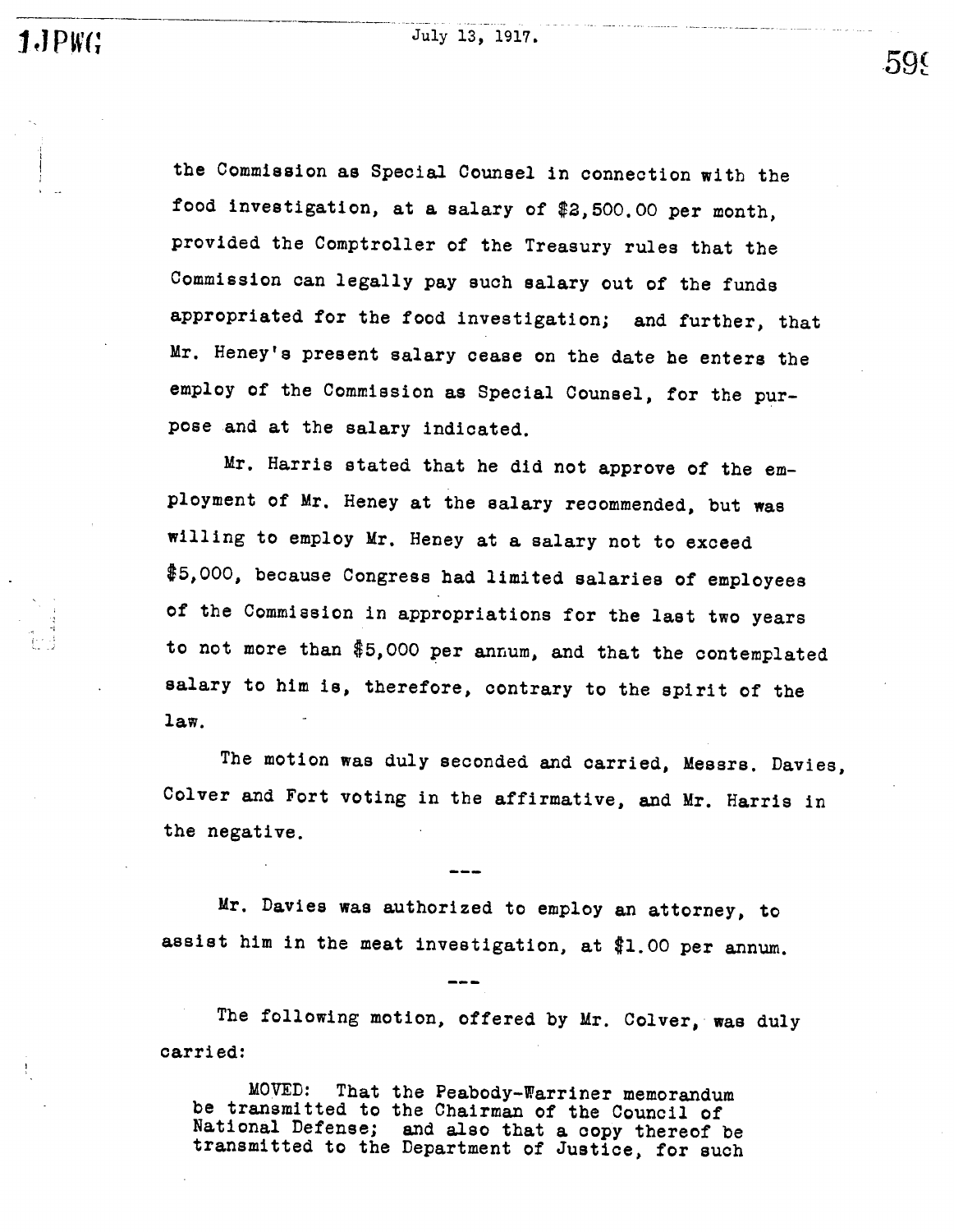## $600$  July 13, 1917.

..\_\_..\_n\_\_\_\_

action 'as the Attorney General may deem proper. Agreed that the Commission see the Attorney General.

Mr. Fort reported in re file 1-175 -- 1-194, application of the National Association of Retail Grocers of the United States, and John A. Cunningham, Secretary, Iowa State Retail Merchants' Association, respectively, for the issuance of a oomplaint against Sears , Roebuck & Company.

1.

i.-

 $\overline{\mathbf{z}}^-$ 

Report, recommending the issuance of a complaint in these cases, approved, and so ordered.

Mr. Fort reported in re file 1-393, application of the Navy Department for the issuance of a oomplaint against the Emmons Coal Mining Company, of Philadelphia.

Report, suspending application, adopted, and file ordered transferred from the Docket Division to the Division of Mails and Files.

Thereupon, at the hour of  $1:00$  p.m., the Commission adjourned to meet Monday, July 16, 1917, at 10:30 a.m.

Attest:

Seoretary.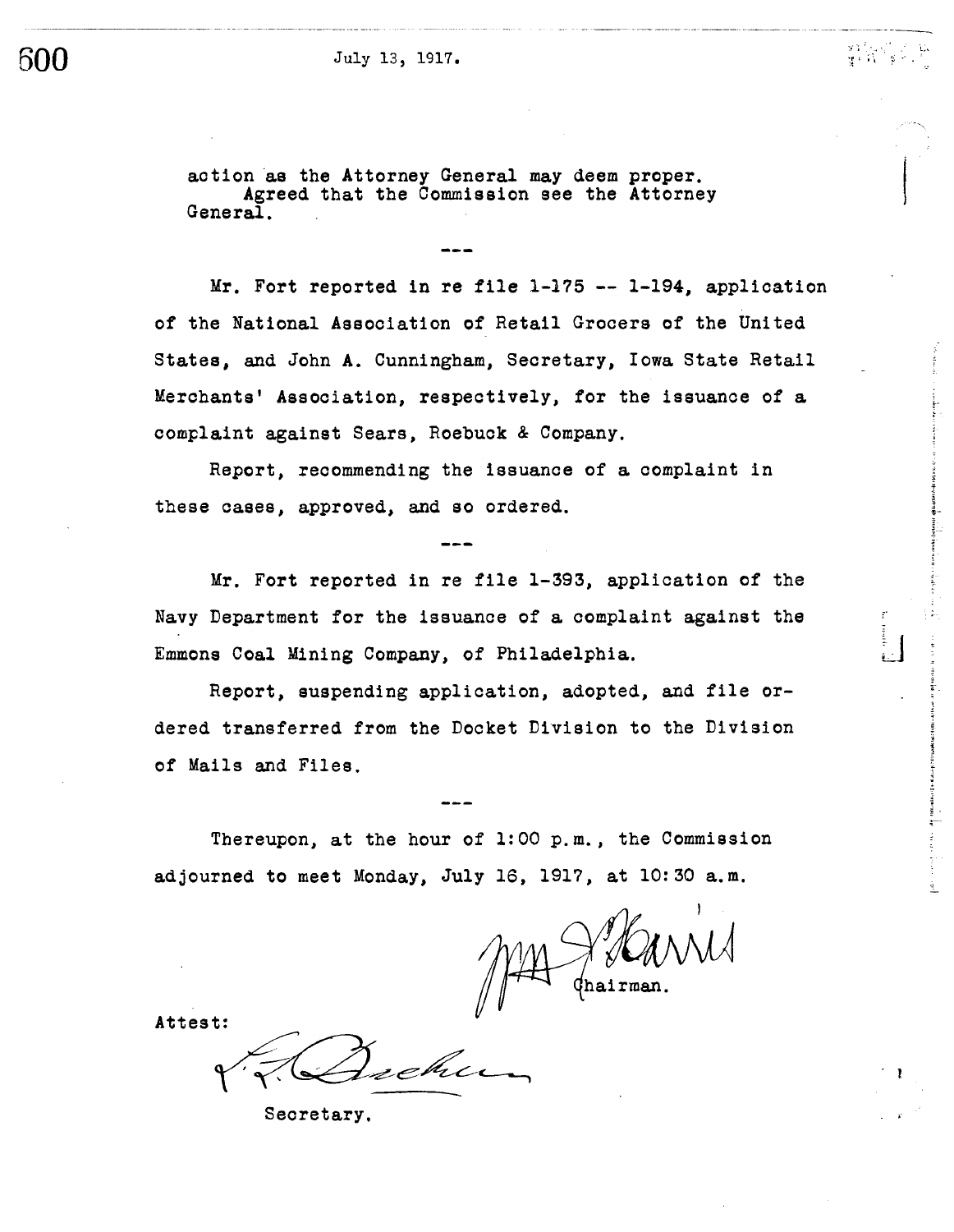**1.** July 14, 1917. **601** 

## MEETING OF THE FEDERAL TRADE COMMISSION

July 14, 1917, 10:30 a. m.

William J. Harris, Chairman Joseph E. Davies William B. Colver

Mr. Davies presented file 1-225, application of The Rowe Calk Company for the issuance of a complaint against The Lamson Company, and recommended that same be suspended.

Adopted.

A draft of a letter to the President, requesting that cost accountants be detailed to the Commission from the several departments and bureaus temporarily, to assist in the cost work requested by the President, was considered and approved.

The findings of fact and conolusions in the case of the Federal Trade Commission v. Muenzen Specialty Co. (Docket No. 7) were presented and, on motion of Mr. Harris, approved.

Messrs. Davies and Colver reported in re conference wi Mr. Todd, Assistant to the Attorney General, in re the Peabody-Warriner matter.

The following motion, offered by Mr. Colver, was duly carried:

.<br>........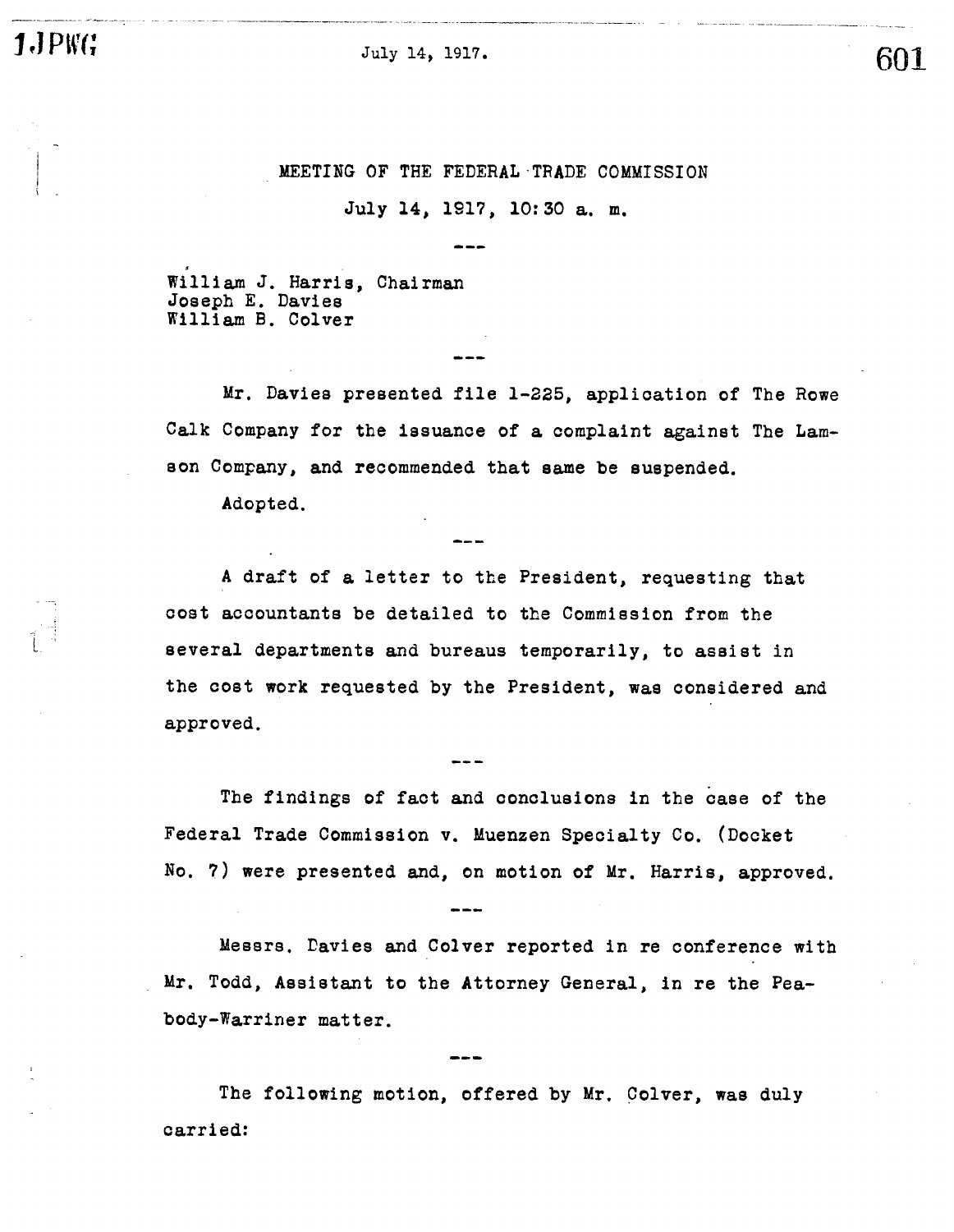302

MOVED, That the Commission direct to the President a letter setting forth the present coal and iron situation, showing the instant need of legislation; showing the progress, if any, secured by agencies now at work; showing the present bearing of transportation on ooal; and that a seoond letter be prepared urging the immediate requisition by the Government of all coal, coke, petroleum, copper ore and iron ore in the United States, and setting forth the Commission's reasons therefor.

Mr. Colver stated that he would undertake the preparation of a draft of such letters for the oonsideration of the Commission.

Thereupon, at the hour of 1:00 p.m., the Commission adjourned to meet Monday, July 16, 1917, at 10:30 a.m.

 $\mathcal{L}_{\mathcal{X}}$  .

, the  $\sim$ 

Attest:

Secretary.

|  | July 15, 1917. | Sunday.          |  |  |  |
|--|----------------|------------------|--|--|--|
|  | July 16, 1917. | No meeting held. |  |  |  |
|  | July 17, 1917. | No meeting held. |  |  |  |
|  | July 18, 1917. | No meeting held. |  |  |  |
|  | July 19, 1917. | No meeting held. |  |  |  |
|  | July 20, 1917. | No meeting held. |  |  |  |
|  | July 21, 1917. | No meeting held. |  |  |  |
|  | July 22, 1917. | Sunday.          |  |  |  |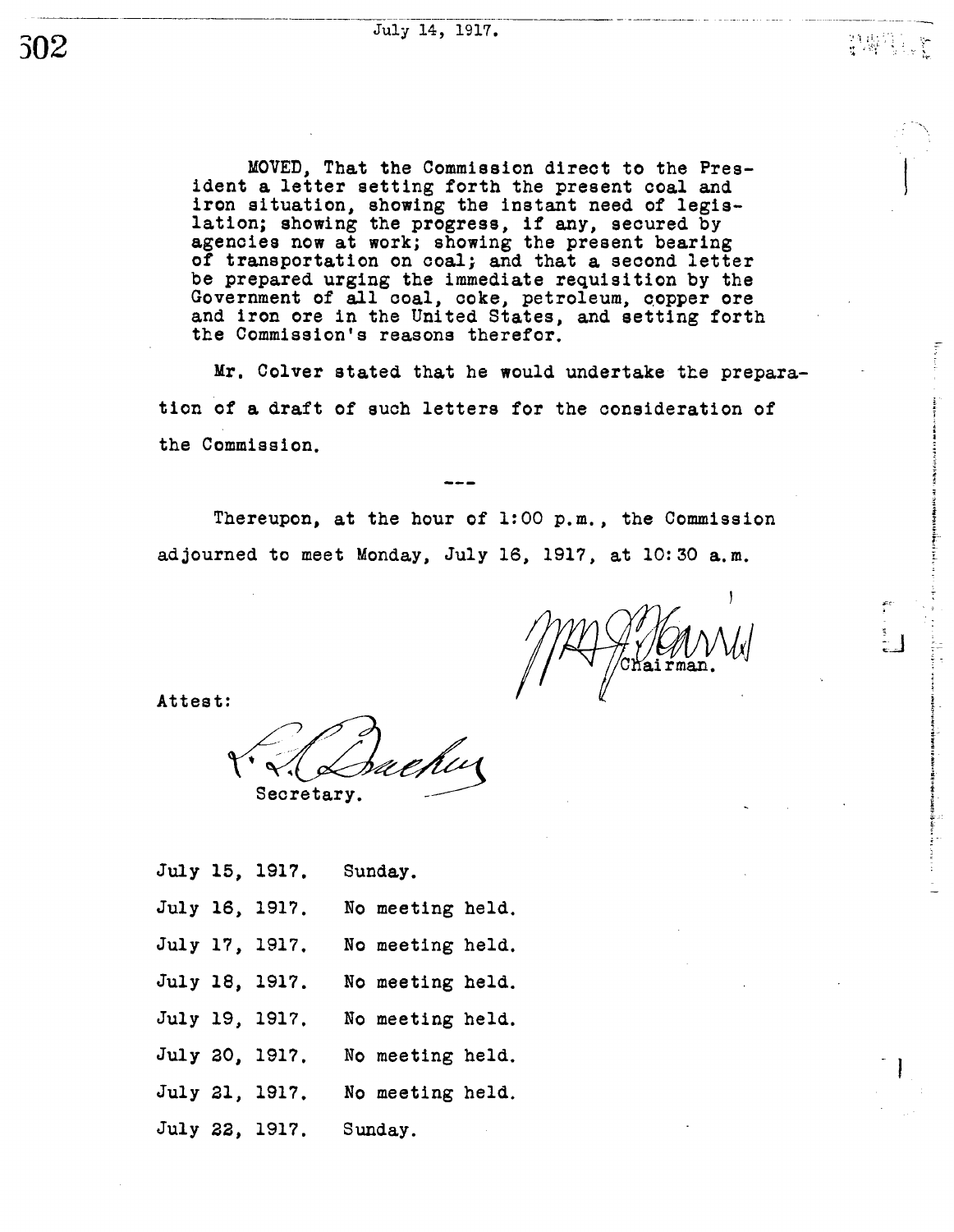$1.$  PW(;  $July 23, 1917.$ 

# 603

# , MEETING OF THE FEDERAL TRADE COMMISSION

July 23, 1917, 10:30 a. m.

Joseph E. Davies William B. Colver John F. Fort

\_\_\_n

Mr. Davies reported the receipt of a letter from Representative Borland, in reference to postponing the food investigation.

After consideration the matter was referred to Mr. Davies for attention.

The Secretary was authorized to secure the services of an assistant, at a reasonable salary.

The matter of completing the record showing the authorization from the President for the investigation into the cost of production of certain materials required for war purposes was considered, and by unanimous consent referred to Mr. Fort for attention.

Mr. Colver presented a memorandum by Messrs. C. H. Mc-Donald and M. M. Flannery, covering the preliminary investigation at St. Paul, Minnesota, in re the complaint filed by Equi ty Cooperative Exchange against Minneapolis Chamber of Commerce, et al. (file 1-385), and after discussion introduced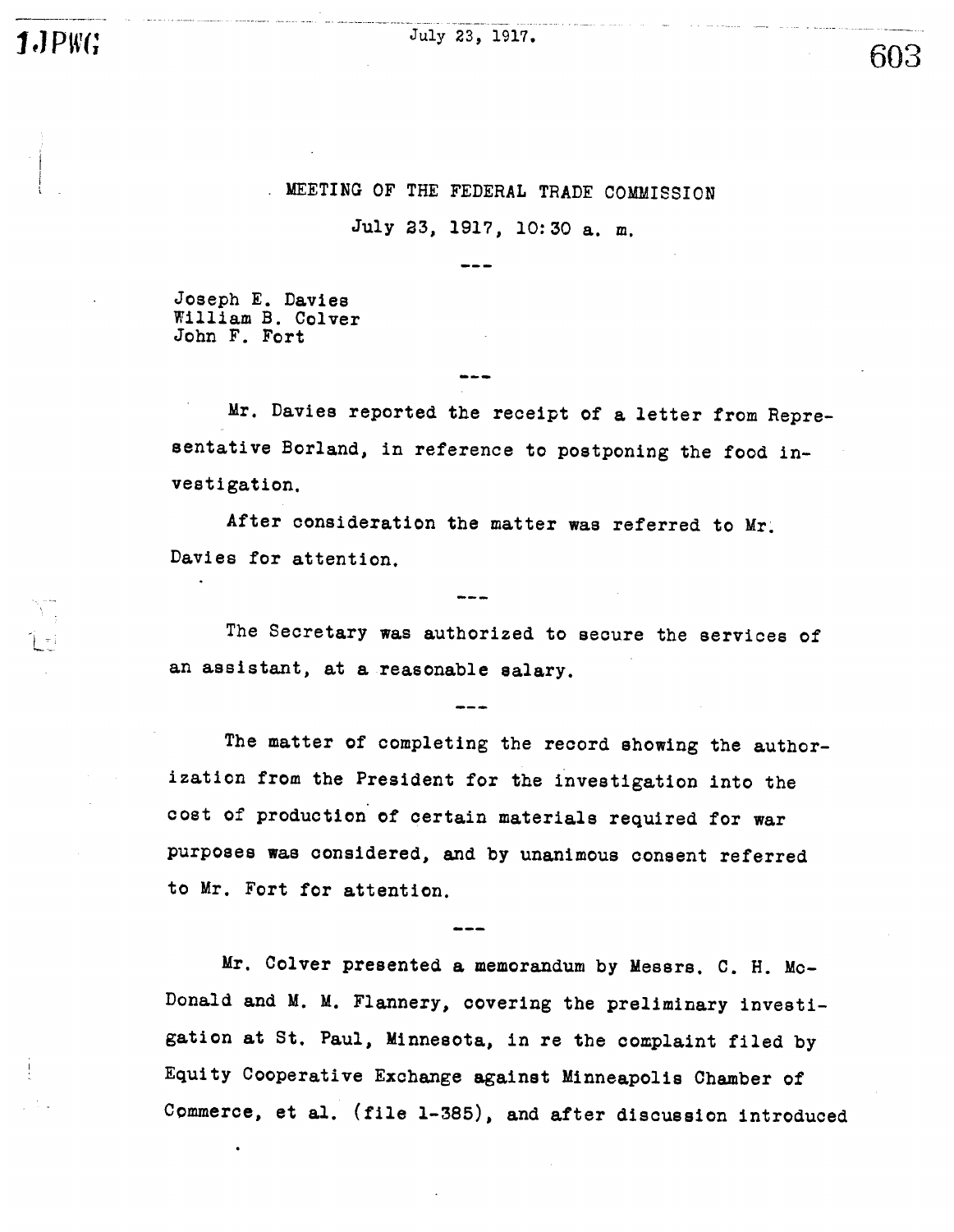the following resolution, which was adopted:

WHEREAS, The President, on February 7th, 1917 requested the Federal Trade Commission to investigate and report the facts relating to the production. ownership, manufacture, storage, and distribution of foodstuffs and the products or by-products arising from or in connection with their preparation and manufacture; and ascertain the facts bearing. on alleged violations of the anti trust acts and particularly upon the question whether there are manipu-<br>lations, controls, trusts, combinations, conspiracies, or restraints of trade out of harmony with the law or the public interest; and

WHEREAS, Congress has appropriated \$250,000 by the Act approved June 12, 1917, for the purpose of carrying into effect the President's request; and

WHEREAS, Complaint has been made to the Federal Trade Commission by the Equity Cooperative Exchange against the Chamber of Commerce of Minneapolis that said Chamber has attempted to monopolize the grain trade of the Northwest, and, as an entity and through its members, has practiced unfair methods of compe-<br>tition against said Equity Exchange and its members; and

WHEREAS, Representatives of the Federal Trade Commission have made a report of a preliminary investigation of said complaint, to which reference is hereby made, from which it appears that the charges have foundation in fact, and from which it appears that a fuller investigation of this complaint will involve the entire grain business, the milling and allied interests, the Chambers of Commerce of Minneapolis and Milwaukee, and the Boards of Trade of Duluth and Chicago and their conneotions and affiliations with banks, railroads and allied interests: now therefore be it

RESOLVED, That the Commission proceed forthwith, pursuant to the provisions of subdivisions  $(a)$ ,  $(b)$ and (d) of Section 6 of the Act of Congress, approved September 26, 1914, and entitled "An Act To create a Federal Trade Commission, to define its powers and duties, and for other purposes," to investigate the organization, business, conduct, practices, and management of all corporations, which the Commission may deem necessary and advisable, and particularly the Chamber of Commerce of Minneapolis, Minnesota, the Chamber of Commerce of Milwaukee, Wisconsin, the Board of Trade of Duluth, Minnesota, the Board of Trade of Chicago, Illinois, and the Board of Trade

 $\overline{\phantom{a}}$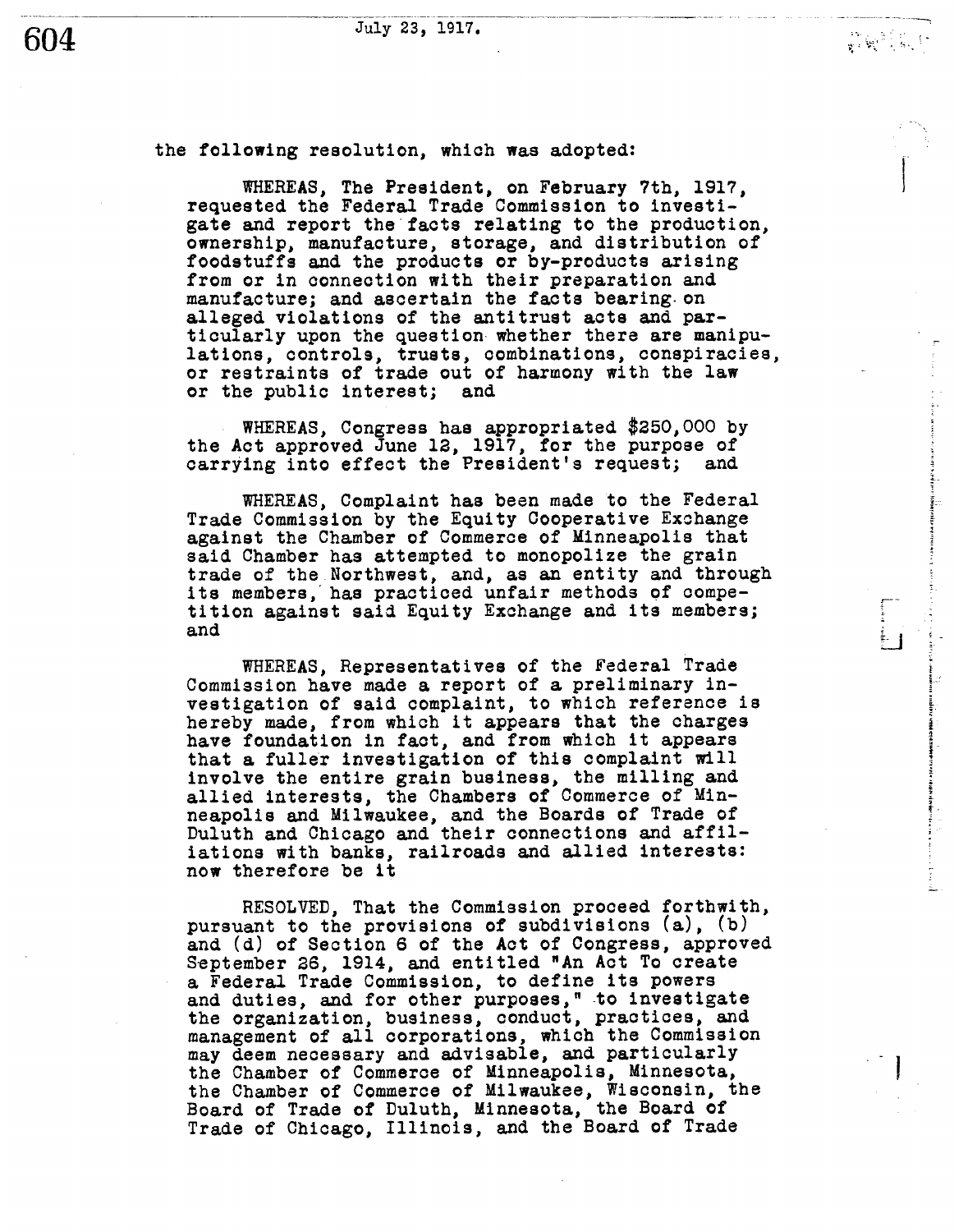f- :

. --\_on .

:605

of Kansas City, Missouri, engaged in interstate commerce in the buying and selling of grain, the milling and manufacture and sale of flour and feed from grain, the handling of grain through elevators and terminals the manufacture and sale of bread, and all other corporations engaged generally in the grain, flour and baking business and the relations of all such corporations to other corporations , individuals and partnerships , and to require such corporations to furnish to the Commission such information as it may require in relation to their organization, business, conduct, practices and management, and their relations to other corporations, individuals and partnerships; and to make, pursuant to the directions of the Pres-<br>ident, an investigation relating to alleged violations<br>of the antitrust acts on the part of some of said corporations.

The following resolution, offered by Mr. Colver, was adopted:

MOVED: That J. P. Yoder be temporarily employed as a Special Examiner, at a salary at the rate of \$3,000.00 per year, his services to be given to the general work of the Commission.

A draft of a complaint in the case of the Federal Trade Commission v. Mishawaka Woolen Manufacturing Company was presented, and referred to Mr. Colver.

A draft of a complaint in the case of the Federal Trade Commission v. Ward Baking Company was presented, and referred to Mr. Davies.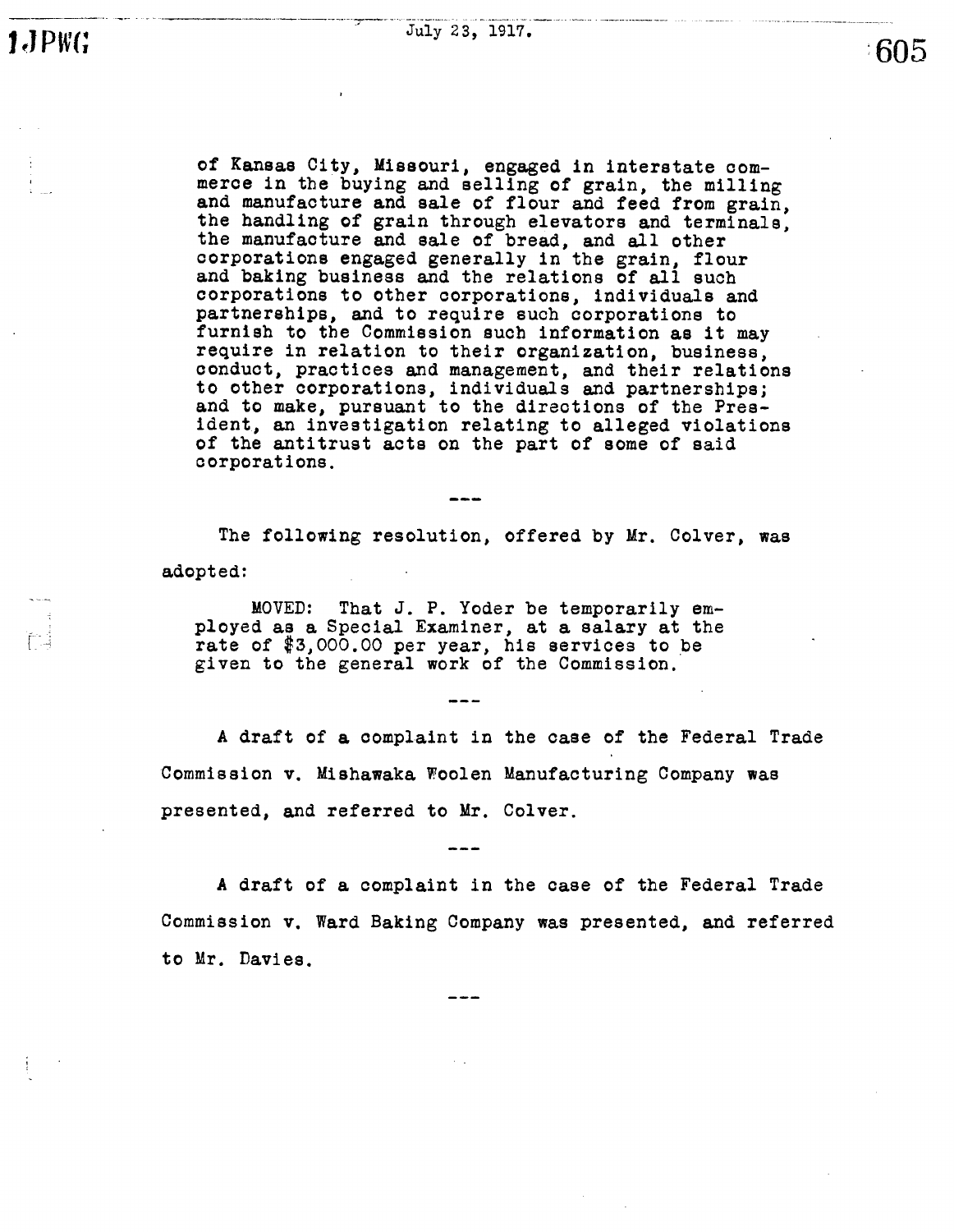#### July 24, 1917.

606

 $;W$ 

- J

Thereupon, at the hour of 12:30 p.m., the Commission adjourned to meet Tuesday, July 24, 1917, at 10:30 a.m.

Keting Chairman.

Attest:

Secretary.

MEETING OF THE FEDERAL TRADE COMMISSION July 24, 1917, 10:30 a. m.

Joseph E. Davies William B. Colver John F. Fort

The minutes of the meeting of July 23d were read and approved.

Mr. Davies presented a draft of letter addressed to Representative Borland regarding the postponement of the food investigation, which was duly approved.

Mr. Fort submitted report in re file 1- 389 , application of United Mine Workers of America (Local 898) for the issuance of a complaint against Williams Brothers & Company.

Report, recommending that application be dismissed, approved.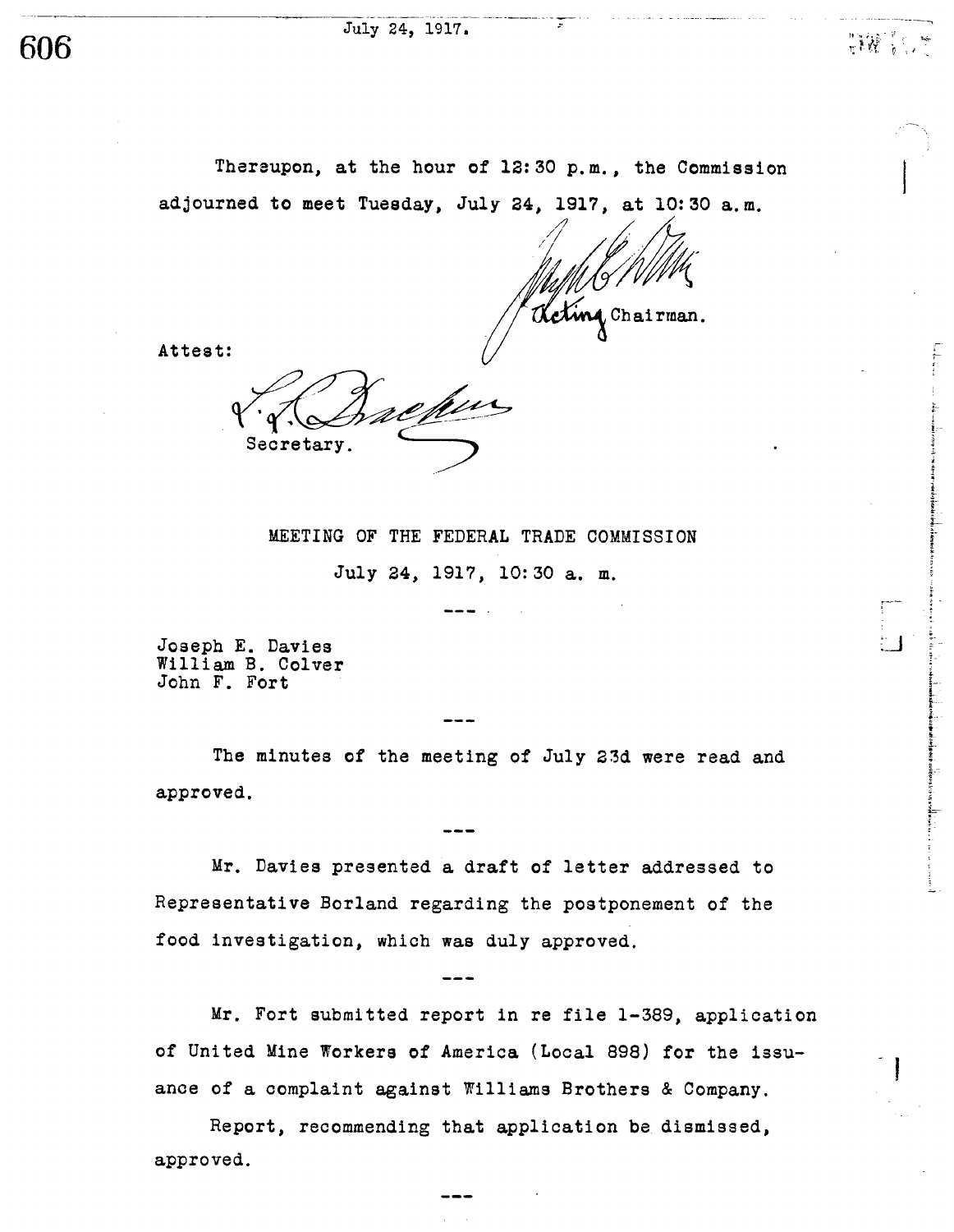July 24, 1917.

.\_n\_\_.\_

A letter from Mr. B. S. Cutler, Acting Chief, Bureau of Foreign and Domestic Commerce, dated July 23d, addressed to Mr. Harris, relating to the ascertainment of costs, was presented, and referred to the Secretary for attention. (File 8933.

ORDERED, That Warren R. Choate be appointed a Special Agent with the Commission, at a salary of  $$3,600.00$  per . annum, and designated as Assistant to the Secretary, such employment to commence from his taking the oath of office and entering upon the discharge of his duties.

Thereupon, at the hour of  $l2:00$  m., the Commission adjourned to meet Wednesday, July 25, 1917, at 10:30 a.m.

Chai rman.

Attest:

Secretary

- July 25, 1917. No meeting held.
- July 26, 1917. No meeting held.
- July 27, 1917. No meeting held.
- July 28, 1917. No meeting held.
- July 29, 1917. Sunday.
- July 30, 1917. No meeting held.

607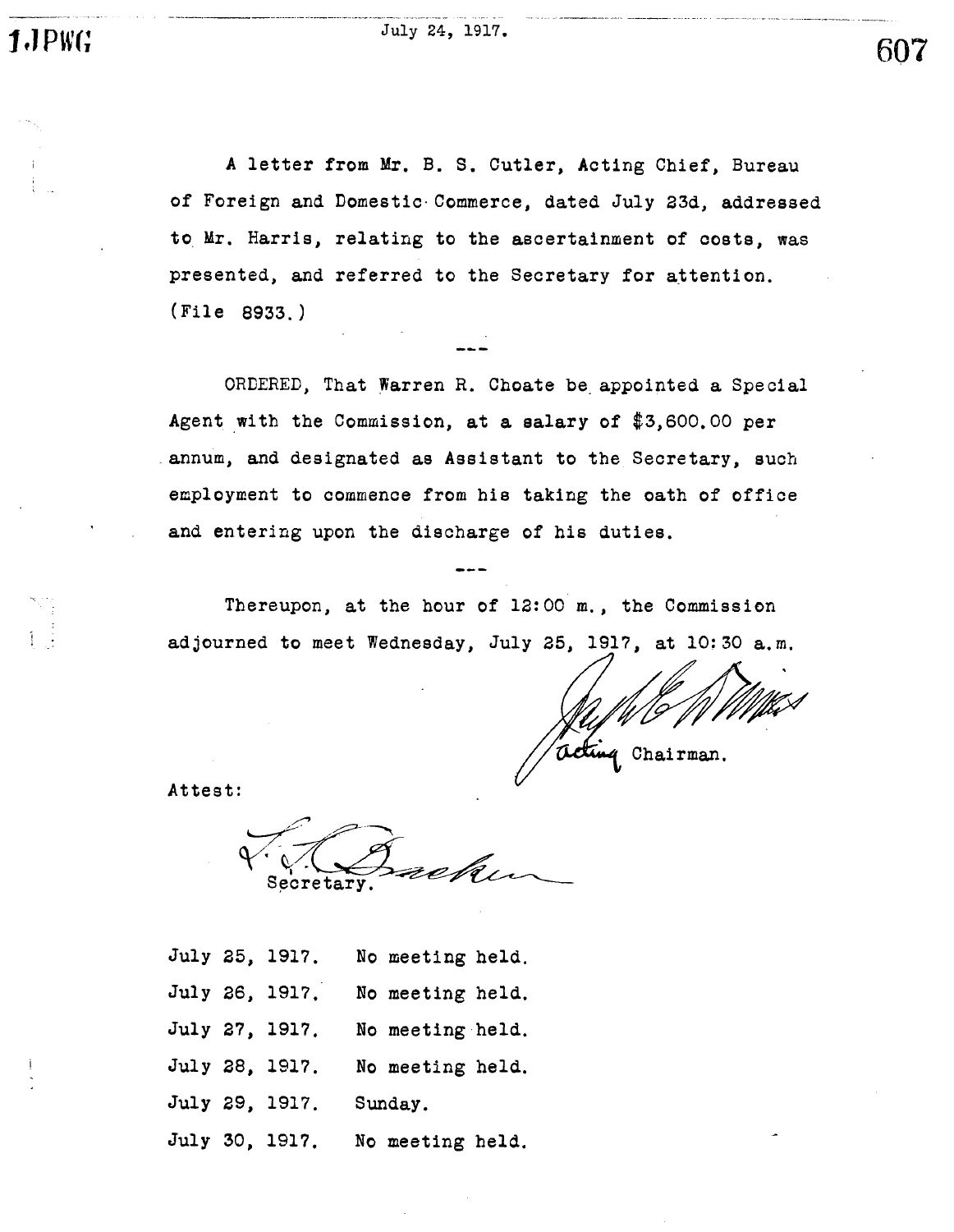July 31, 1917.

MEETING OF THE FEDERAL TRADE COMMISSION

'; : . t,

i .

 $\overline{\phantom{a}}$ 

July 31, 1917, 3:15 p. m.

William J. Harris, Chairman William B. Colver John F. Fort

Messrs. H. C. Brown and Chas. K. Haddon, and Messrs. Fenton and Blount, of counsel for the Victor Talking Machine Co. (Docket No. 8) appeared before the Commission.

After discussion it was agreed that counsel for the Victor Talking Machine Co. should submit another stipulation of fact or proposed order, which should be submitted to the Commission after presentation to counsel for the Commission.

Messrs. John Walsh and M. Q. Macdonald also present.

On motion of Mr. Fort it was --

ORDERED, That Arthur C. Schenck, of Indiana, be reinstated on the statutory roll of the Commission as Clerk, Class 1, to commence upon his taking the oath of office and entering upon the discharge of his duties.

The Secretary reported that Robert H. Vorfeld, Special Expert wi th the Commission, had been ordered to report for duty for military service as captain, Quartermaster's Department.

After discussion it was unanimously agreed that Mr.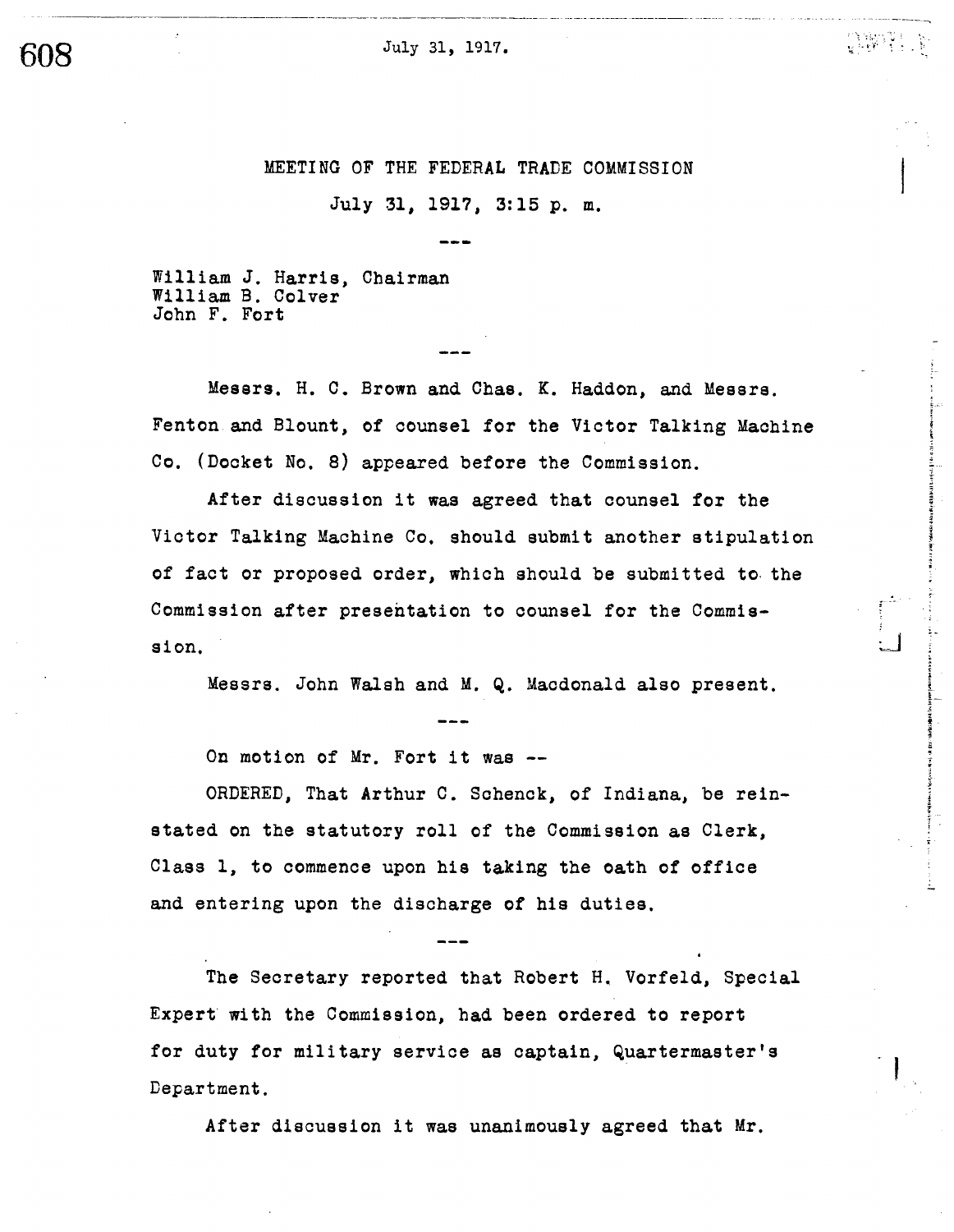un -

J PW(; July 31 , 1917. August 1 1917. 609

Vorfeld's services were indispensable to the Commission at this time, and the Secretary was directed to communicate such fact to the Quartermaster General and ask that Mr. Vorfeld be relieved from duty until the work on which he is now engaged is completed.

Thereupon, at the hour of  $4:45$  p.m., the Commission adjourned to meet Wednesday, August 1, 1917, at 10:30 a.m.

Attest:

Secretary.

MEETING OF THE FEDERAL TRADE COMMISSION

August 1, 1917, 11:00 a.m.

William J. Harris, Chairman William B. Colver John F. Fort

The following resolution, offered by Mr. Colver, was unanimously adopted:

BE IT RESOLVED: That in view of the decisions of July 3, 1917, and July 24, 1917, by the Comptroller of the Treasury, to the effect that a per diem in lieu of subsistence at the rate of \$4 is the exclusive form of allowance which the Commission is

\_n -